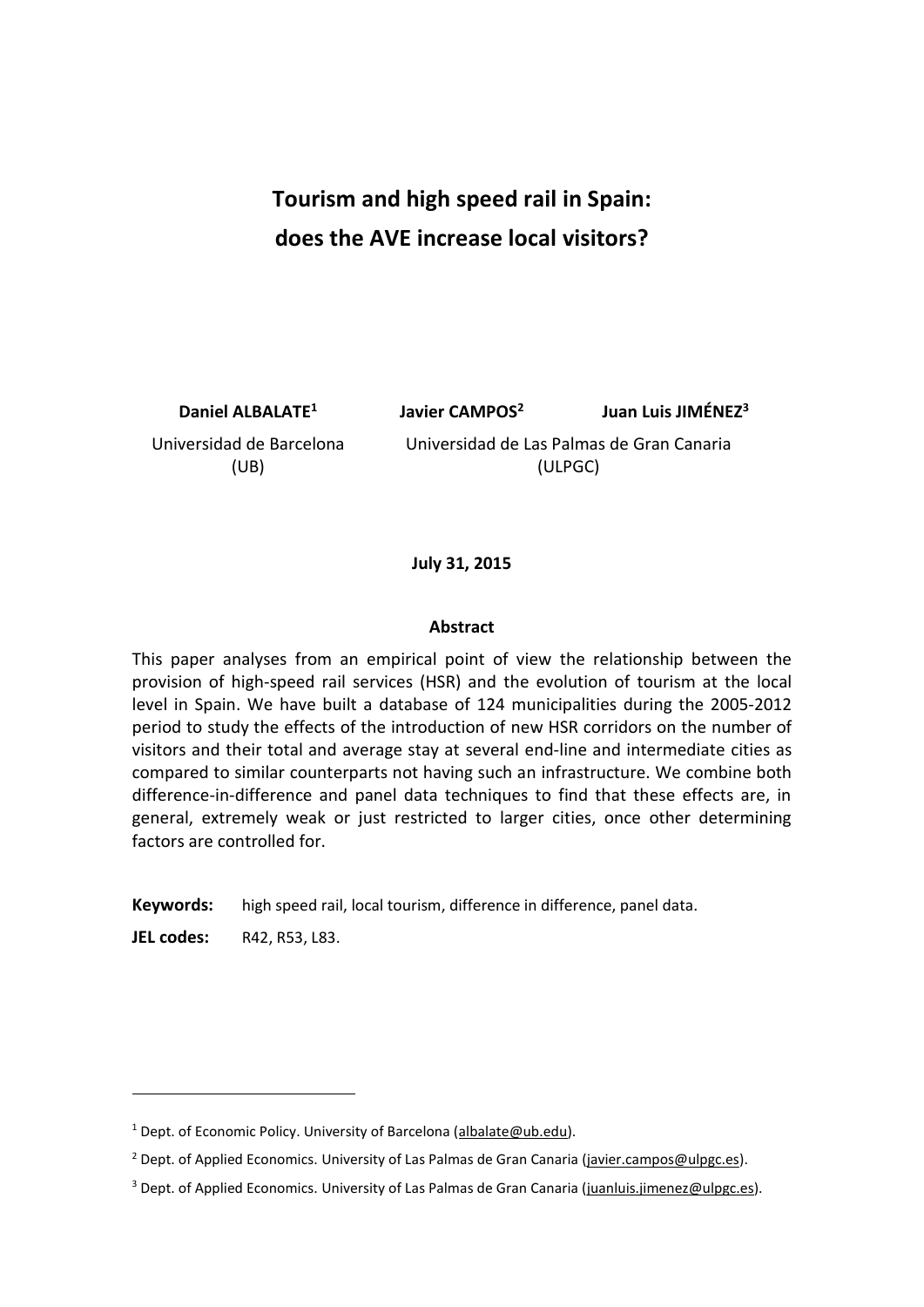## **1. Introduction**

**.** 

Amongst the multiple determinants of the attractiveness of a particular location from the point of view of tourism, accessibility usually ranks between the first two or three positions. A beautiful landscape, a historical monument or a sunny and fine sandy beach hardly becomes a successful tourist destination if transport infrastructure does not allow a convenient, comfortable and safe way to get there and return. At the local level, the endowment of roads, or the existence of rail and bus stations nearby – not to mention – an airport, makes a significant difference in the number of visitors that a city or a municipality receives each year.

This issue is particularly relevant for Spain, a country that shares the feature of being a world's favourite tourist destination and the fact of having Europe's largest high-speed rail network (second in the world only after China). According to **UNWTO (2015)**, nearly 65 million visitors arrived into Spain in 2014, contributing with more than €64 billion to the country's GDP (6.5% of total). Most visitors came from the United Kingdom, France, Germany and Scandinavia, and – although 80% of them arrived by air – road and domestic rail transport also played a significant role in facilitating their movements from airports to final or transit destinations (**FRONTUR, 2015**) and short excursions to surrounding areas. In fact, the road network density in Spain (in terms of motorway km per  $km^2$  of land area) is well above the EU-28 average, and the country has spent over the last 25 years nearly €50 billion in developing a relatively dense HSR network connecting more than 80 large and medium-size cities.

From a technical point of view, the Spanish HSR (known as AVE, *Alta Velocidad Española*) is widely regarded as a success, since it has served to improve the service standards and the technical quality of infrastructure and rolling stock. Politicians also argue that it has progressively prompted a social and territorial cohesion effect, by reducing the generalized costs of travelling from/to the centre (Madrid) to the periphery (coastal provinces). However, several economists and academics have long questioned the opportunity costs of many HSR developments, particularly in very low demand routes where the induced effects were also weak or inexistent at all.<sup>1</sup>

Since the seminal paper by **Bonnafous (1987)**, many studies have attempted to justify the expensive investments associated to high speed rail projects by appealing to the so-called 'attraction effects', also studying the complementarity/substitution effects that emerge with respect to alternative transport modes. When a (usually, midsized) city becomes a member of the 'HSR club', its visibility within the transport network is enhanced and its attractiveness for outsider visitors is notably increased. (Only) If this happens, the investment pays out and the tale becomes a story of selffulfilling success. However, it is not always clear that changes in local tourism figures can be always attributable to the development of a nearby HSR station and, therefore, empirical measurements of these real spillover effects are urgently required.

 $1$  Although the criticisms started with the initial projects, this literature has been largely ignored by mainstream HSR supporters (see, for example, **De Rus and Inglada, 1993, 1997; De Rus and Nombela, 2007**; **De Rus, 2011,** or, more recently, **Betancor and Llobet, 2015**). The international experience also doubts of political interference on high-speed projects, as suggested in **Albalate and Bel (2012)**.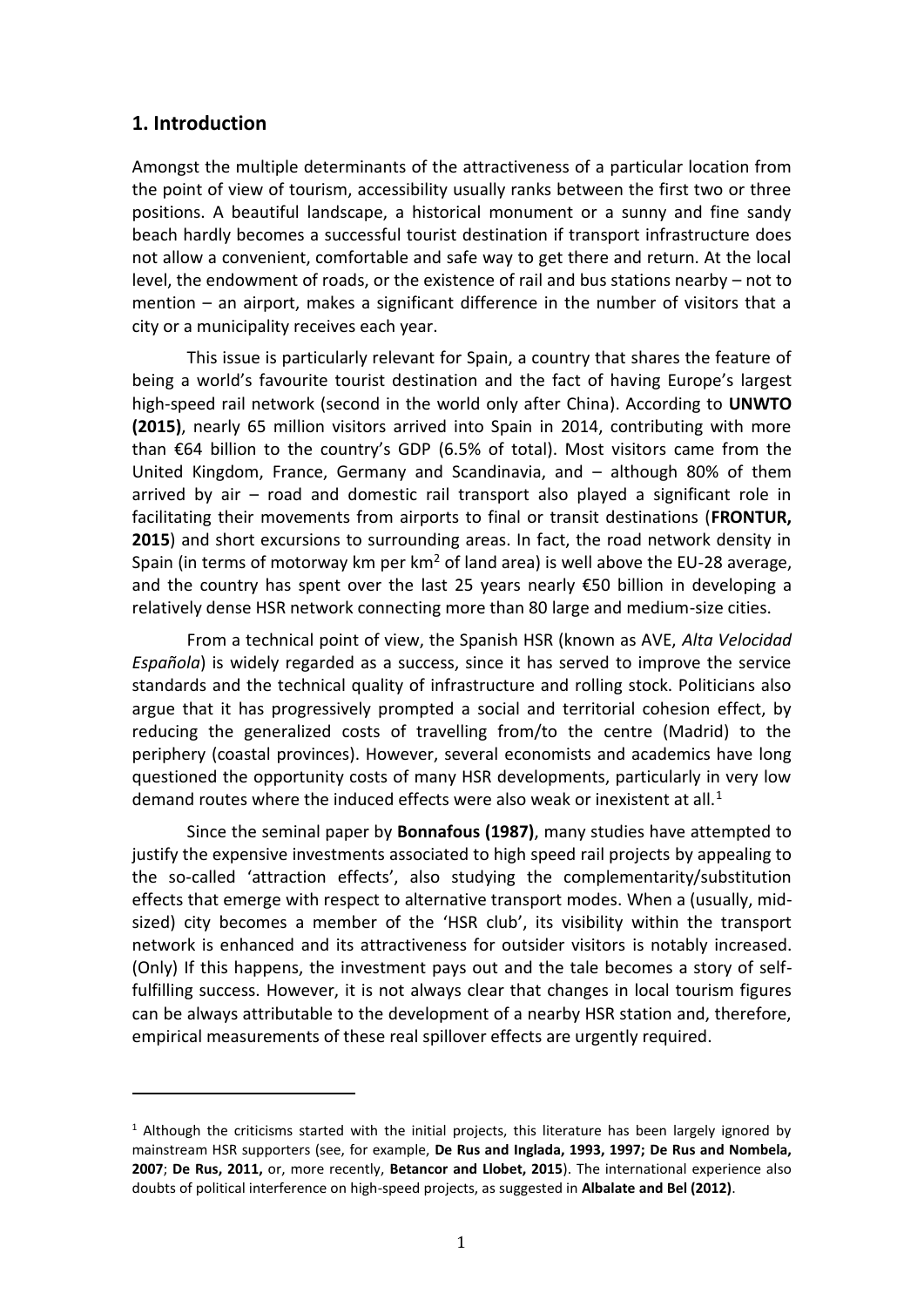This is precisely the gap this paper intends to fill. Its major contribution is to try to empirically ascertain – with a panel database of Spanish municipalities for the 2005- 2012 period – to what extent AVE affects local tourism when other explaining factors are adequately controlled for. To do so, we use a contra factual 'difference in difference' methodology to identify the cities and towns with or without high-speed stations in their vicinity and then estimate the real (economic) impact of these projects on them.

Thus, in general, our results suggest that there are several positive (and relevant) effects, but they are mostly restricted to larger cities (Barcelona, Málaga), with pre-existing tourism amenities or attraction factors. For medium-sized and smaller towns the effects of AVE on local tourism cannot be detected from a statistical point of view (and, in some cases, they are even negative). These results are also confirmed when the dependent variable is the visitors' average stay instead of the number of visitors.

To carry out this analysis, and after this short introduction, the structure of the paper is as follows. **Section 2** provides an extensive literature review on the impacts of HSR on tourism, focusing on the relationship between this mode and alternative ones. **Section 3** introduces the database and defines the main variables used in this study. In **Section 4** we explain our empirical strategies and models and perform the estimations, subsequently discussing the results. **Section 5** is finally devoted to conclusions.

#### **2. The impact of HSR on tourism: a literature review**

Previous literature has studied the link between new HSR stations and tourism outcomes under different approaches. In general, improvements in accessibility of a touristic destination are expected to promote the revitalization of urban and business tourism due to a reduction of the generalized cost of transportation. At least, this positive expected impact is common in the approach of recent studies (see **Delaplace and Perrin, 2013**; **Masson and Petiot, 2009**; **Bazin et al. 2010**) and also appears in the motivation of HSR projects when presented by policy makers and HSR promoters. In fact, tourism gains are among the most common economic positive externalities that are often claimed to be associated with HSR investments. For this reason anticipated gains from HSR due to tourism are present in many recent studies analysing prospect HSR projects (see **Murakami and Cervero, 2012**; **Edwards, 2012**; **Chen and Haynes, 2012**, among others). No doubt, this expected improvement of the touristic attractiveness of destinations, if true, becomes an opportunity to renew the tourist supply for the industry (see **Delaplace et al. 2014**; **Feliu, 2012**) and a positive external boost for the local economy (see **Hernández and Jiménez, 2014**).

Nonetheless, the ex-post evaluation of the relationship between HSR and its effects is much more modest. **Bazin et al. (2006)** studied impacts of the French HSR (TGV) new services in France on different economic sectors between 1990 and 1999. Among them, they found that they do not stimulate curiosity, except for a sporadic initial demand to become familiar with the service. The analysis of the available experience shows that the availability of HSR gives value to already known and popular tourist destinations but is not sufficient on itself to promote further development.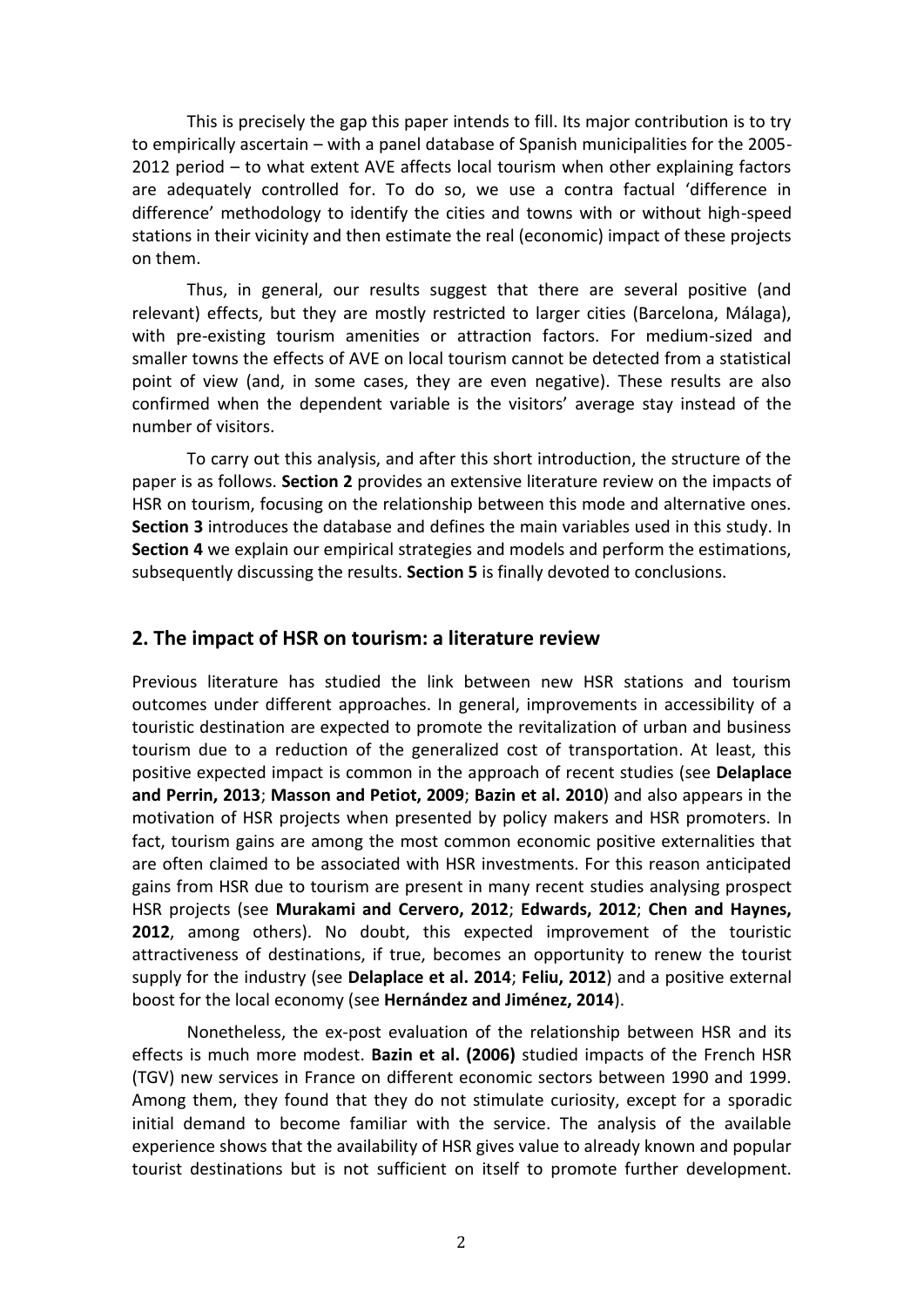Although initial impacts on visitors' figures may be positive, a surprising result is that several authors have found a decrease in the number of overnight stays (acknowledged, for example, in **Bonnafous, 1987** or **Klein and Claisse, 1997**) and a restructuring in the type of visitor, now more oriented to business travel. In some cities this even produced that small hotels with limited attractions disappeared, while large national chains increased their offer, providing better quality, more appropriate to the characteristics of business tourism. HSR impacts on purely leisure tourism are much more limited, and several projects developed under the expectation of a visitors' increase had to be abandoned. Interestingly, **Bazin, et al. (2013)** restricted their analysis to the TGV effect in tourist destinations reachable in a less than 1.5 hour trip to/from Paris and found that the effects of TGV openings were not long lasting. They also confirmed that improved accessibility had the effect of reducing the number of overnight stays. This suggests that an increase in traffic volume does not imply an increase in demand for local services.

In some other recent works focused on tourist areas in Spain, results are also consistent with this modest impact. For example, **Clavé et al. (2015)** show that the influx of tourism due to the AVE connection is irrelevant in the area of the coast of Tarragona. In Alicante, **Ortuño-Padilla et al. (2015)** estimate an increase of just over 20,000 tourists per year in the province after the link to Madrid and Valencia was opened, and the total gross economic impact was about  $\epsilon$ 3-4 million, which is irrelevant in relation to the cost of the line. Finally, **Albalate (2015)** shows that the number of tourists grew more over the last years in destinations (Spanish provinces) not connected to the HSR network than in destinations connected to it, indicating that factors other than the availability of this service may have a higher influence on tourist attraction.

On the other hand, it is also well known that HSR generates a centralization effect of economic activities towards big nodes (**Givoni, 2006**; **Haynes, 1997**; **Van den Berg and Pol, 1998**). This effect has also been identified in tourist activities because city size appears to be a relevant determinant of HSR impacts on tourism (see **Delaplace, 2012** and **Bazin et al., 2013**). According to **SEEDA (2008)** few cities experienced a significant increase of tourist arrivals after HSR openings in Europe, but particularly small and medium-sized cities received very limited increases of tourist arrivals, whereas larger effects could be only identified in some larger cities. Among intermediate cities, only those pre-equipped by tourist amenities enjoyed significant impacts, a result which was also typically observed in the Japanese, Taiwanese and Chinese experiences (**Okabe, 1979**; **Cheng, 2009**; **Wang et al. 2012** and **Chen and Haynes, 2012**).

A reason for this unexpected lack of significant impact at the local level should be found in how HSR availability affects destination choice. **Pagliara et al. (2015)** studies the impact of HSR in Madrid on tourist destination choice by means of a revealed preference survey. Results indicate that the presence of HSR does not seem to be a key factor influencing the destination choice of tourists because most of them are international tourists that can only arrive by air transportation. However, the use of HSR appears to be attractive to international tourists to visit nearby locations only. A similar conclusion is reached by **Chen and Haynes (2015)** when investigating the impact of the Chinese high-speed rail systems on its international tourism demand.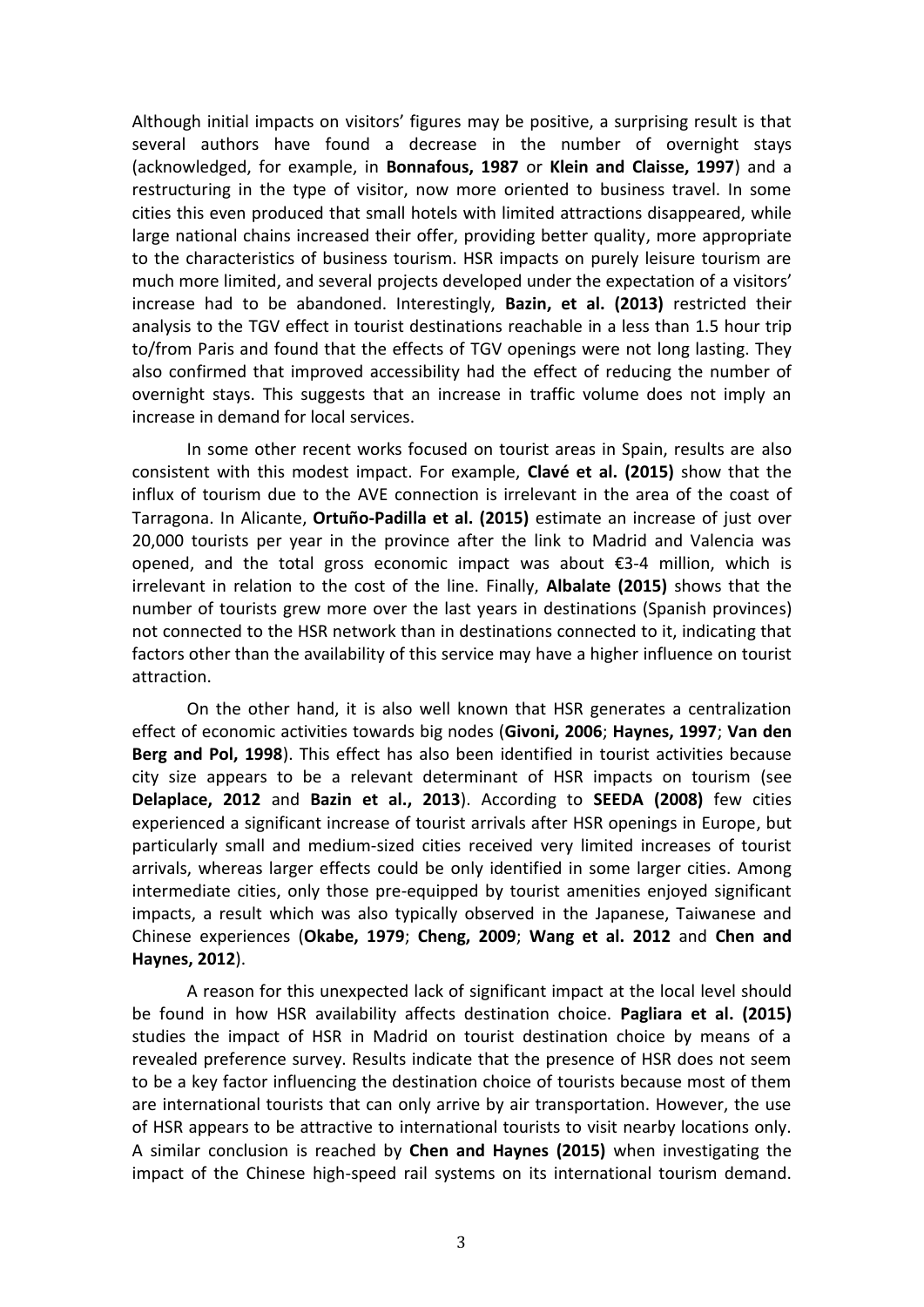These authors find very small demand elasticity with respect to the existence of HSR stations of 0.057 in international arrivals. Thus, tourism does not seem to be influenced by HSR availability and this becomes a major barrier to anticipate positive impacts from rail transport onto the tourism industry.

As noted by these studies, tourism decisions may be determined by the interaction between HSR and air transportation. Positive impacts from HSR are expected from increasing the overall number transport users or by promoting a given type of visitor (high income, longer stays, etc.). However, HSR usually exerts a substitution or even predatory effect on air transportation. Indeed, a growing literature has emerged on the modal competition between high-speed rail and air transportation in recent years (see **Givoni and Dobruszkes, 2014** for a review). HSR harms air transportation above all alternative modes due to its ability to attract a relative large market share in medium distances. For this reasons HSR becomes one of the main determinants of market power loss for traditional carriers (**Zhang et al., 2014**) and a strong entry barrier for new airlines (**Kappes and Merkert, 2013**). Since the relationship between air transport and tourism as two deeply interconnected activities is well established in the literature, the potential damage that HSR may exert to the airline industry will definitely affect net tourism outcomes (**Rey et al., 2011**; **Dobruszkes and Mondou, 2013**).

The substitution effect evidence has been extensively recognised for all countries with HSR lines,<sup>2</sup> and beyond national experiences and pre-post comparisons, **Clewlow et al. (2012)**, **Dobruszkes et al. (2014)** and **Albalate et al. (2015)** also confirm this substitution effect with a sample of European routes and a variety of econometric techniques. Similar impacts on air transportation are documented for Asian experiences, as happened in Korea (**Suh et al., 2005**; **Lee et al., 2012**), China (**Fu et al., 2012**; **Wu 2013**) and Taiwan (**Yung-Hsiang Cheng, 2010**).

Although several papers have explored the cooperation possibilities between both modes (see, for example, **Givoni and Banister, 2006** and **Dobruszkes et al., 2014**), and some have even found several specific cooperation programs between HSR and air carriers (**Dobruszkes, 2011**), most HSR network designs have been oriented to replicate routes and compete with air transportation. Therefore, it is not surprising that empirical research has been unable to find systematic complementarities, even though some potential for them seems available in hub airports due to the airlines feeding strategies and the presence of HSR stations within airport premises (**Albalate et al., 2015**).

In sum, most of the previous works have focused on the role of HSR on cityroute tourism case studies, or integrated within the national transport system. They have mainly considered the (expected) changes pre-HSR inaugurations, but most of these expectations to enhance local tourism have not been proven. This study contributes to this literature by being the first to estimate empirically the impact of

<sup>2</sup> The evidence covers from the first lines in Japan (**Taniguchi, 1992**; **Clever and Hensher, 2008**), to the EU countries that followed: France (**Vickerman, 1997**; **Klein, 1997**), Spain (**COM, 1996**; **Román et al., 2007**; **Martín and Nombela, 2008**; **Jiménez and Betancor, 2012**; **Pagliara, Vassallo and Román, 2012**), Italy (**Cascetta et al., 2011**) and Germany (**Ellwanger and Wilckens, 1993**; **Dobruszkes, 2011**).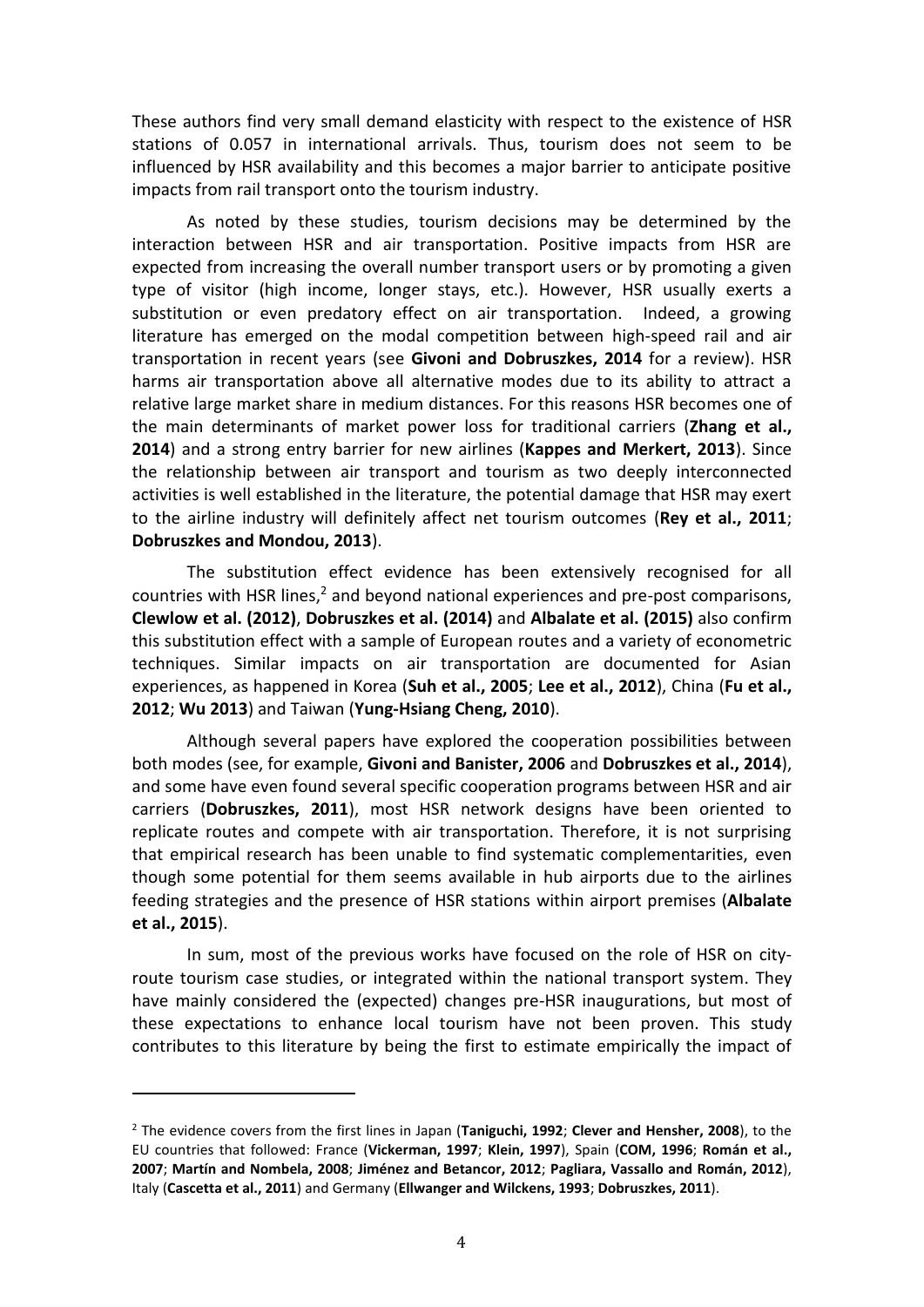HSR on local tourism using a sample of municipalities and considering all HSR lines in a large and touristic country as Spain. We also intend to provide some novel empirical evidence on this issue using a quasi-experimental setting based on both the 'differences in differences' methodology and a panel data analysis that allows us to measure the impact of HSR availability and its territorial effects by considering the distance from/to HSR stations. A description of our database and empirical strategy follows in next sections.

# **3. Database and variable description**

**.** 

<span id="page-5-0"></span>To study the local effects of high-speed rail projects in Spain, we have built a database that encompasses all the relevant tourism information both of those municipalities where new AVE stations were built or enhanced and of those (contra factual) municipalities without HSR entry. Our monthly database covers the period 2005-2012, when six major HSR projects started to operate, connecting at least 12 provinces capital-cities and more than 30 other medium-sized and smaller towns (see **Figure 1**).<sup>3</sup>

<sup>3</sup> In particular, these new HSR projects represented in **Figure 1** arrived at the following cities and towns at the given dates: **Toledo** (November 2005; pop. 75,533), **Tarragona** (December 2006; pop. 131,158), **Valladolid** (December 2007; pop. 316,564); **Malaga** (December 2007; pop. 561,250), **Segovia** (December 2007; pop. 55,942), **Barcelona** (February 2008; pop. 1,616,000), **Albacete** (December 2010; pop. 170,475), **Cuenca** (December 2010, pop. 55,738), **Valencia** (December 2010; pop. 809,267), Ourense (December 2011; pop. 108,002), **A Coruña** (December 2011; pop. 246,028) and Santiago de Compostela (December 2011; pop. 95,207). The line connecting Barcelona and the French border was opened in 2013 and is not included in this paper.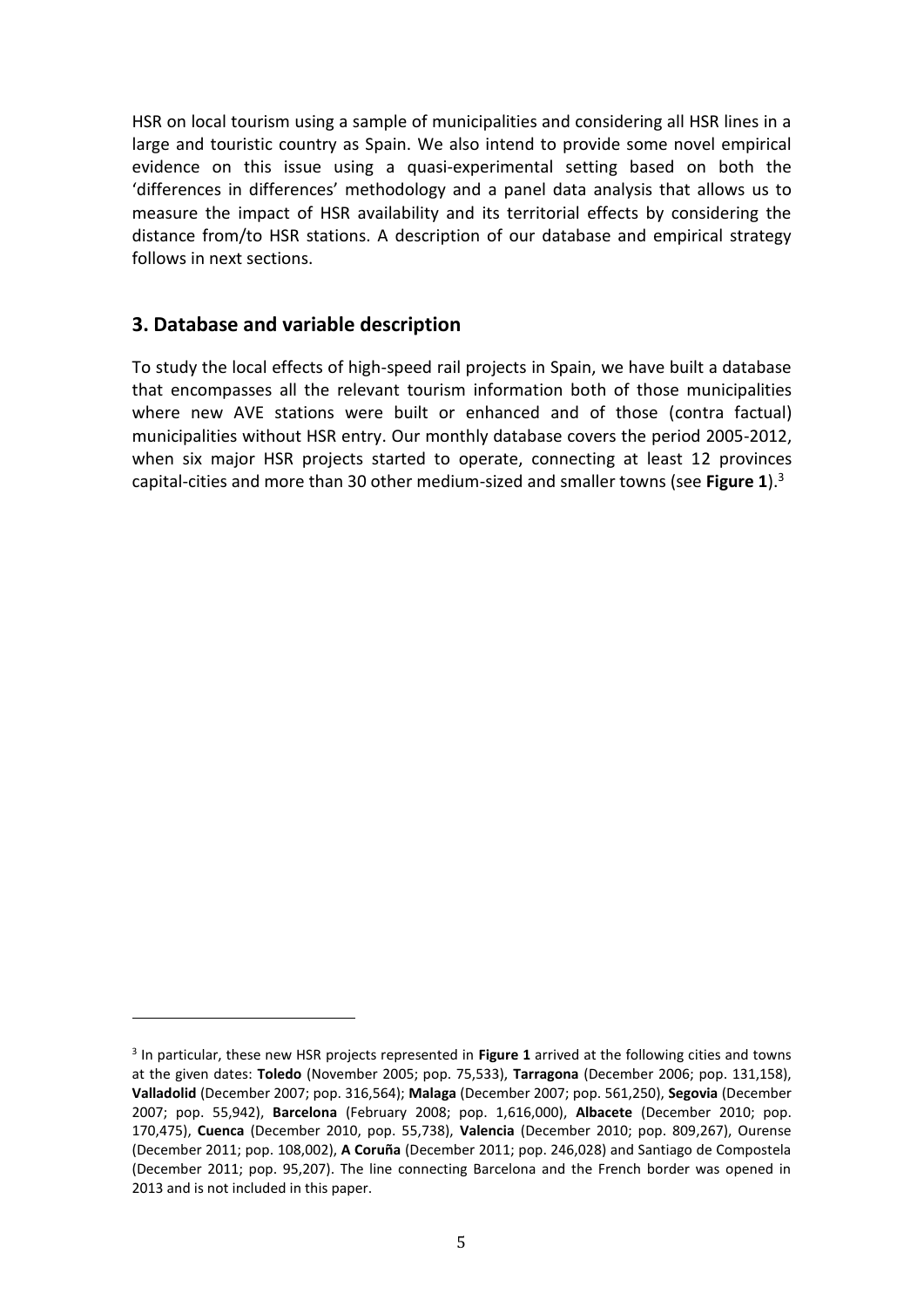

**Figure 1. High-speed rail (AVE) lines inaugurated between 2005 and 2012 in Spain**

**Source**: [www.adifaltavelocidad.es](http://www.adifaltavelocidad.es/) (Spain's rail network manager).

Thus, for those 12 cities and other 112 municipalities with tourism relevance (known as 'tourism interest point', as defined by the Spanish National Statistical Office – [www.ine.es](http://www.ine.es/) – attending to their tourism supply facilities), we have collected the following main variables:

- **VISITORS**<sub>*imt*</sub>: total number of overnight visitors (spending one or more nights) at the tourism interest point *i*, during month *m* of year *t*. This variable can be separated into national (i.e., Spanish) and foreign visitors and its main source is the 'Hotel Occupancy Survey' (*Encuesta de Ocupación Hotelera*, available at [www.ine.es\)](http://www.ine.es/), which describes tourism demand in Spain.<sup>4</sup>
- **TOTAL OVERNIGHT STAYS***imt*: total number of nights spent by the total number of visitors (also separated into national and foreign) at hotels and other tourism

<sup>&</sup>lt;sup>4</sup> It is relevant to note that we are just considering overnight visitors, excluding one-day excursionists. Our underlying assumption is that most excursionists rely on bus, taxi or car rental as their main transport mode, instead of rail services (for one-day return trips). We do not have detailed information on the transport mode chosen by each traveler. Similarly, we do not have detailed expenditure surveys and consider therefore that most of this (tourist) expenditure is proportional to the number of nights spent at destination.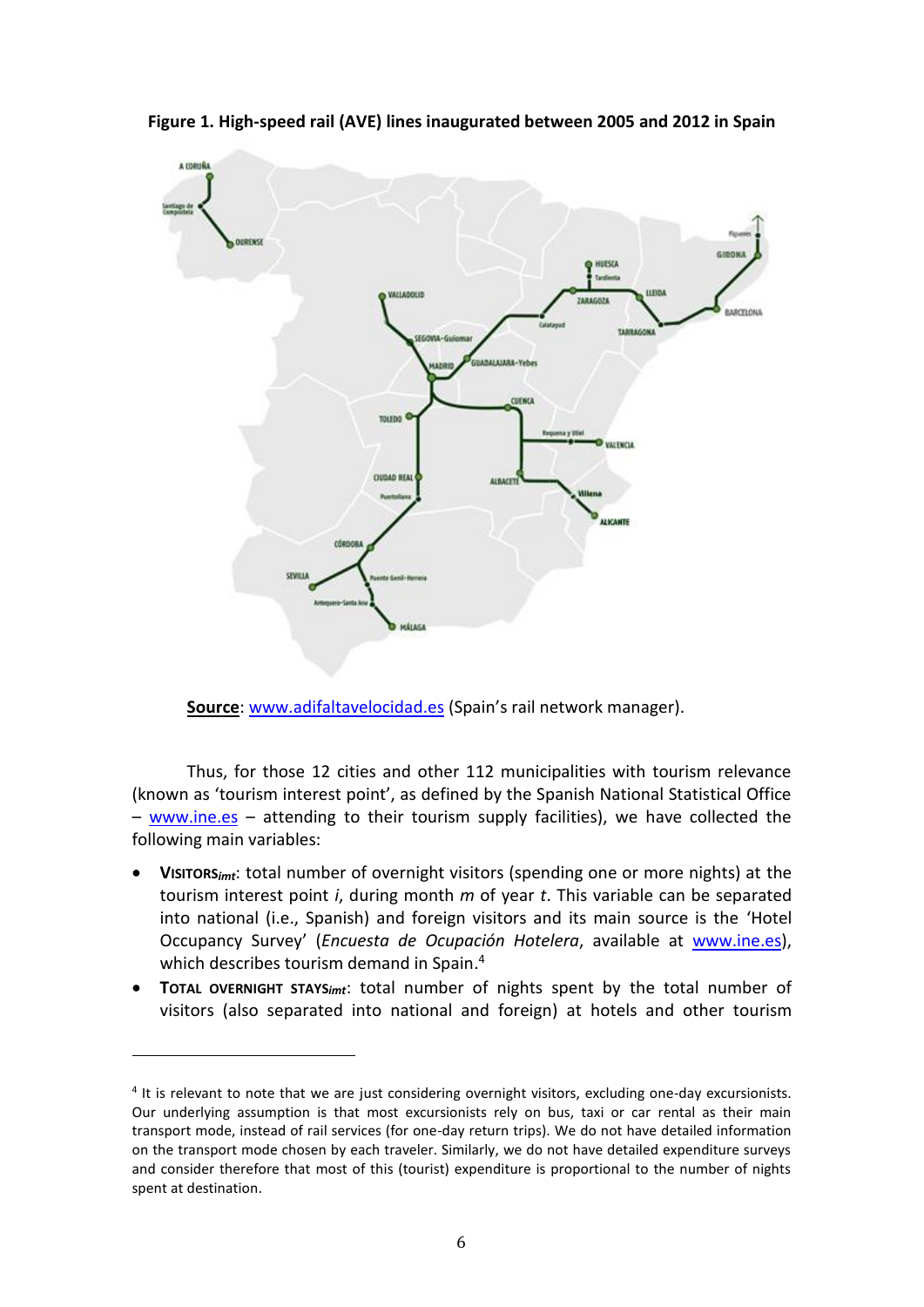accommodations at tourism interest point *i*, during month *m* of year *t*, with the same data source.

- **AVERAGE STAY***imt*: defined as the ratio between the total overnight stays and the total number of visitors, and provides the number of nights that on average each visitor spends at destination. A larger average stay is usually associated to a higher level of expenditure.
- **OCCUPANCY RATE***imt*: this variable (given as a percentage) is the ratio between the total overnight stays and the tourism supply (temporary and permanent hotel beds multiplied by the days they are available), as provided again by the 'Hotel Occupancy Survey'.
- **HOTEL PRICE INDEX***jmt*: this index summarizes the monthly evolution of hotel prices taking into account their location and category. It is specifically calculated by the Spanish National Statistical Office for the 'Tourist Accommodation Survey' (*Encuesta de Alojamientos Turísticos*, also available at [www.ine.es,](http://www.ine.es/) which describes tourism supply in Spain. The subscript *j* refers to the corresponding region (Autonomous Community) since this index is not disaggregated at local level.
- **POPULATION***it*: total number of residents in municipality *i* at the end of year *t*, according to the *Anuario Económico de La Caixa* (La Caixa Yearbook), a database which contains information on more than 3,000 municipalities in Spain, and is online available at [www.anuarieco.lacaixa.comunicacions.com](http://www.anuarieco.lacaixa.comunicacions.com/)
- **AIRPORT***imt*: binary and own-elaborated variable that takes value 1 after the enlargement or major enhancement of airports located at municipality *i*, in order to capture potential effects on tourism associated to other transport modes.
- **HSRINXKM***imt*: binary variable that takes value 1 at those neighboring municipalities that are located within *X* kilometers of an AVE station in municipality *i*, during month *m* of year *t*, according to our own elaboration.

In addition to this standard set of main variables on tourism and transport, we needed to build ad-hoc variables for testing our empirical strategy in the difference-indifference (*DiD* hereafter) methodology. In particular, three specific variables were used:

- **TREATED***imt*: is a dummy that takes value 1 if it refers to a municipality where the AVE entered in the 2005-2012 period (see **footnote [3](#page-5-0)**, for details). The objective of this variable is to control for a potentially different behaviour between these municipalities and the remaining ones (defined as the control group), although we can also consider those municipalities that already had an AVE connection *before* the 2005-2012 period.
- **AFTER***t*: is a covariate that controls for potential seasonal effects on the endogenous variables (i.e., tourism figures) that could affect all the municipalities included in the treatment group (i.e., those that benefitted from an AVE project). It takes value 1 for all these municipalities after the AVE inauguration. Note that in the *DiD* analysis we will have to deal with six different 'AFTER' variables, due to different inauguration dates (*t*, see again **footnote [3](#page-5-0)**).
- **DID***imt*: is the double difference, that is, the actual difference-in-difference estimator and takes value 1 for the treatment group in the 'AFTER' period. This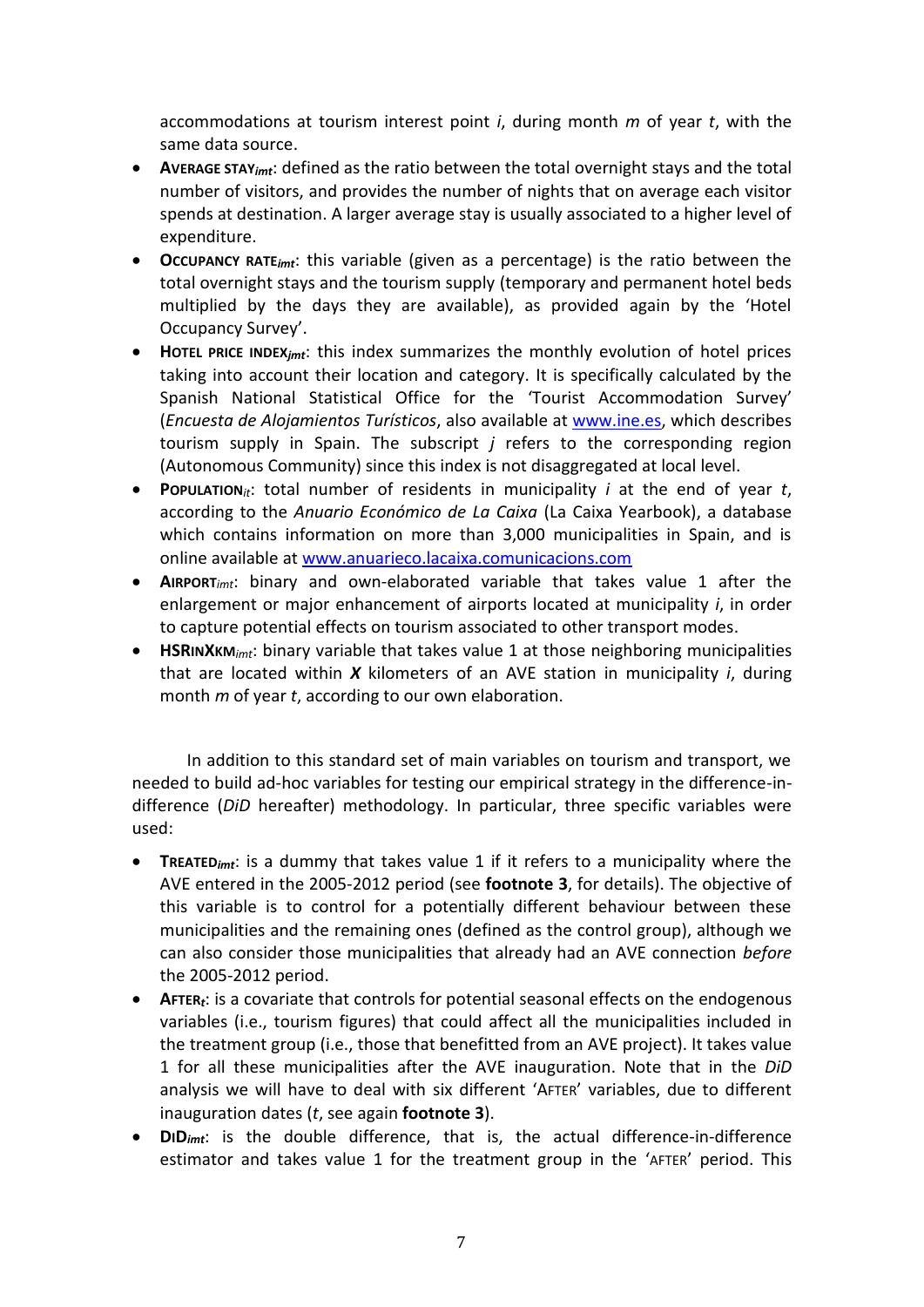variable shows how the endogenous variables are changed for the municipalities affected by the AVE as strictly compared to those not affected by it.

|                        | Total<br>number<br>of visitors                                  | <b>National</b><br>visitors<br>$(\%)$ | Foreign<br>visitors<br>(%) | <b>Total</b><br>Overnight<br>stays                                      | Average<br>stay<br>(nights) | Occupancy<br>rate $(\%)$ |
|------------------------|-----------------------------------------------------------------|---------------------------------------|----------------------------|-------------------------------------------------------------------------|-----------------------------|--------------------------|
|                        |                                                                 |                                       |                            | In municipalities <b>with a new AVE</b> project in the 2005-2012 period |                             |                          |
| Before the HSR project | 48,328                                                          | 50.6                                  | 49.4                       | 132,162                                                                 | 2.73                        | 48.9                     |
| After the HSR project  | 47,768                                                          | 50.0                                  | 50.0                       | 159,439                                                                 | 3.33                        | 47.5                     |
|                        | In municipalities without a AVE project in the 2005-2012 period |                                       |                            |                                                                         |                             |                          |
| For all the period     | 32,588                                                          | 50.4                                  | 49.6                       | 144.702                                                                 | 4.44                        | 48.2                     |
|                        |                                                                 |                                       |                            | In municipalities <b>with a AVE project before</b> the 2005-2012 period |                             |                          |
| For all the period     | 185,684                                                         | 54.9                                  | 45.1                       | 352,356                                                                 | 1.89                        | 46.9                     |

**Table 1. Summary of average monthly data by type of municipality (2005-2012)** 

**Source**: Own elaboration.

**Table 1** summarizes some of the descriptive values of our main tourism-related variables by separating them into three different groups: those corresponding to municipalities that enjoyed a new AVE project in the 2005-2012 period, those that did not, and those that had a previous AVE development. As mentioned above, we only focused on 'tourism interest points', which excludes very small municipalities that could distort the results. In fact, the average population in the first group (not showed in the table) is 355,928 inhabitants, whereas in the other groups is 145,762 inhabitants. In addition, the distribution of coastal vs. interior municipalities is almost 50-50 in all three groups and there are not significant differences in their (regional) average hotel prices, adjusted per quality.

Some interesting features deserve a final comment. Firstly, the third group is the most relevant from the point of view of tourism, since it includes the initial and most successful lines (which started in 1992 with the Madrid-Seville). Secondly, the municipalities with new AVE projects did not experienced a substantial tourism growth (in fact, a -1.1% decline), although their total and average stays increased. Finally, the municipalities without AVE had also large average stays and occupancy rates. Since it seems that the effects of AVE are not so clear, additional statistical analysis is performed in the following section.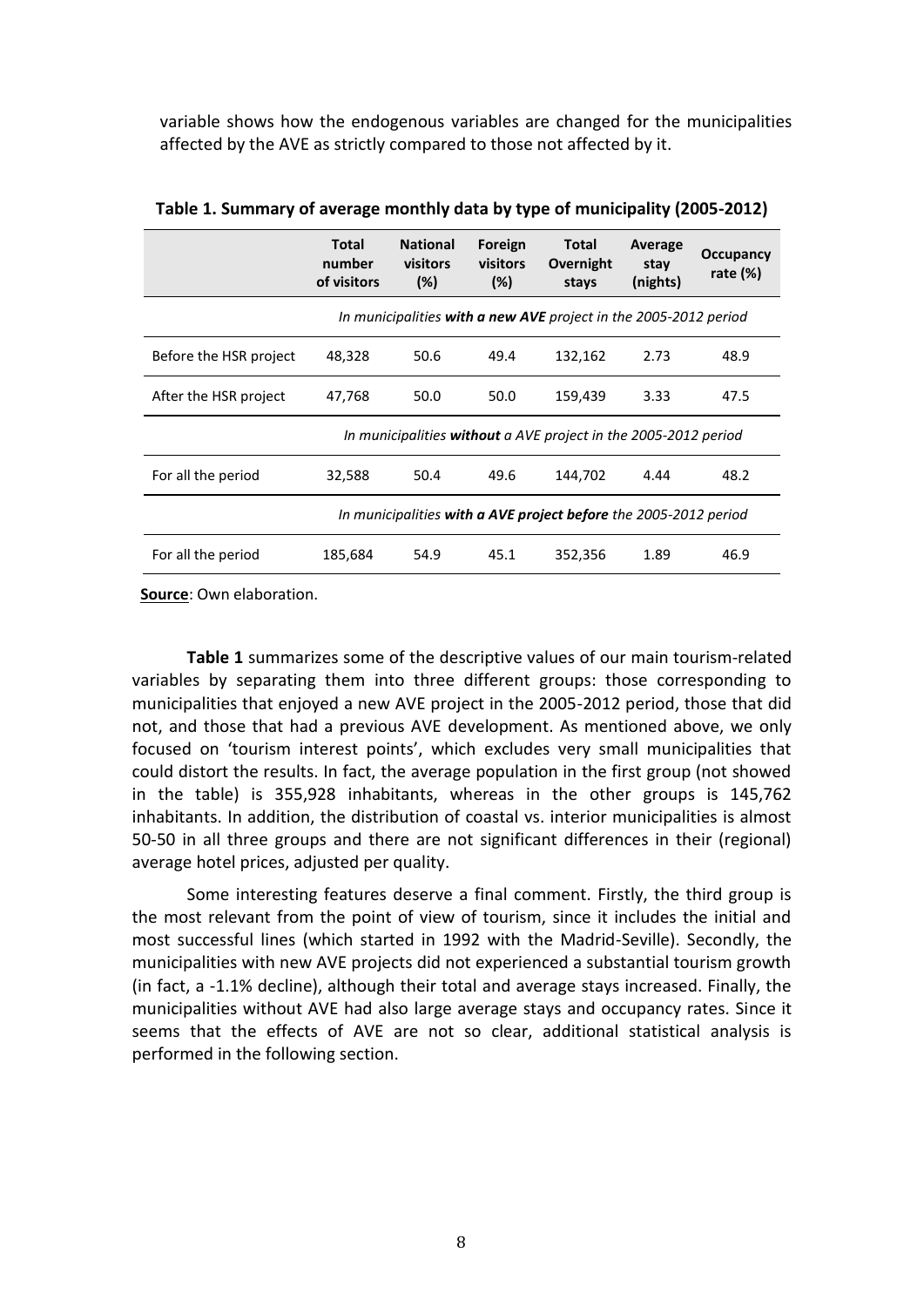## **4. Quantifying the impact of AVE on local tourism**

The quantification of the impacts of high-speed projects on local tourism can be focused from different point of views (see **Section 2**). In this paper we have specifically chosen a quasi-experimental approach that compares Spanish municipalities that benefitted from AVE projects in the 2005-2012 period with those that did not (either because they already had them or because they did not receive such investments at all).

From an empirical point of view, our strategy relies on two complementary approaches: one based on the 'difference-in-difference methodology' (DiD), and other on standard panel data. The DiD technique is appropriate when the 'treatment' cannot be considered random or only depending on observed characteristics.<sup>5</sup> Thus, it evaluates policy impacts by accepting the existence of pre-intervention differences between the treated and the control group that may be observable and unobservable. This unobserved heterogeneity is assumed to be constant over time, so computing the difference between the within-group variation of the outcome variable from the pretreatment period to the post-treatment period may be enough to identify an unbiased treatment impact.

In addition to this strategy, we also use panel data methods in order to better account for heterogeneity. Panel data methods allows us to evaluate the HSR impact on all municipalities considered simultaneously. The unobserved heterogeneity may be also considered by introducing a fixed effect that identifies each municipality using the standard fixed effects model. This strategy can also be considered a generalisation of the DiD method to Panel methods.<sup>6</sup>

In both cases, our endogenous variables are those related to tourism inflows on a particular municipality (TOURISM), namely, the total number of visitors (separated into national and foreign), the total number of overnight stays, the average stay per visitor and the occupancy rate. Note that, as discussed above, we are implicitly assuming that tourism expenditure is proportional to the number of nights spent at destination and therefore, these TOURISM variables indirectly calibrate the impact of high-speed rail projects on local economies.

Thus, with regard to the DiD model, it is based on the following equation, where the first line on its right-hand side captures the 'difference' effects, the second line refers to the existing transport infrastructure, the third one corresponds to other factors related to city-size and tourism demand (population and hotel prices) and the last line captures cycle and seasonal effects;  $\varepsilon_{imt}$  is the usual error term:<sup>7</sup>

<sup>5</sup> Under this assumption simple matching and propensity score matching would be more appropriate.

 $6$  Note that these fixed effects should capture both idiosyncratic effects (local history and monuments, cultural ties, local gastronomy, etc.) and the specific endowment of infrastructure (e.g. roads) and other effects (weather conditions) that do not change every year.

 $7$  Model estimation has been performed ensuring robustness with regard to heterokedasticity problems, and clustering municipalities to avoid heterogeneity issues.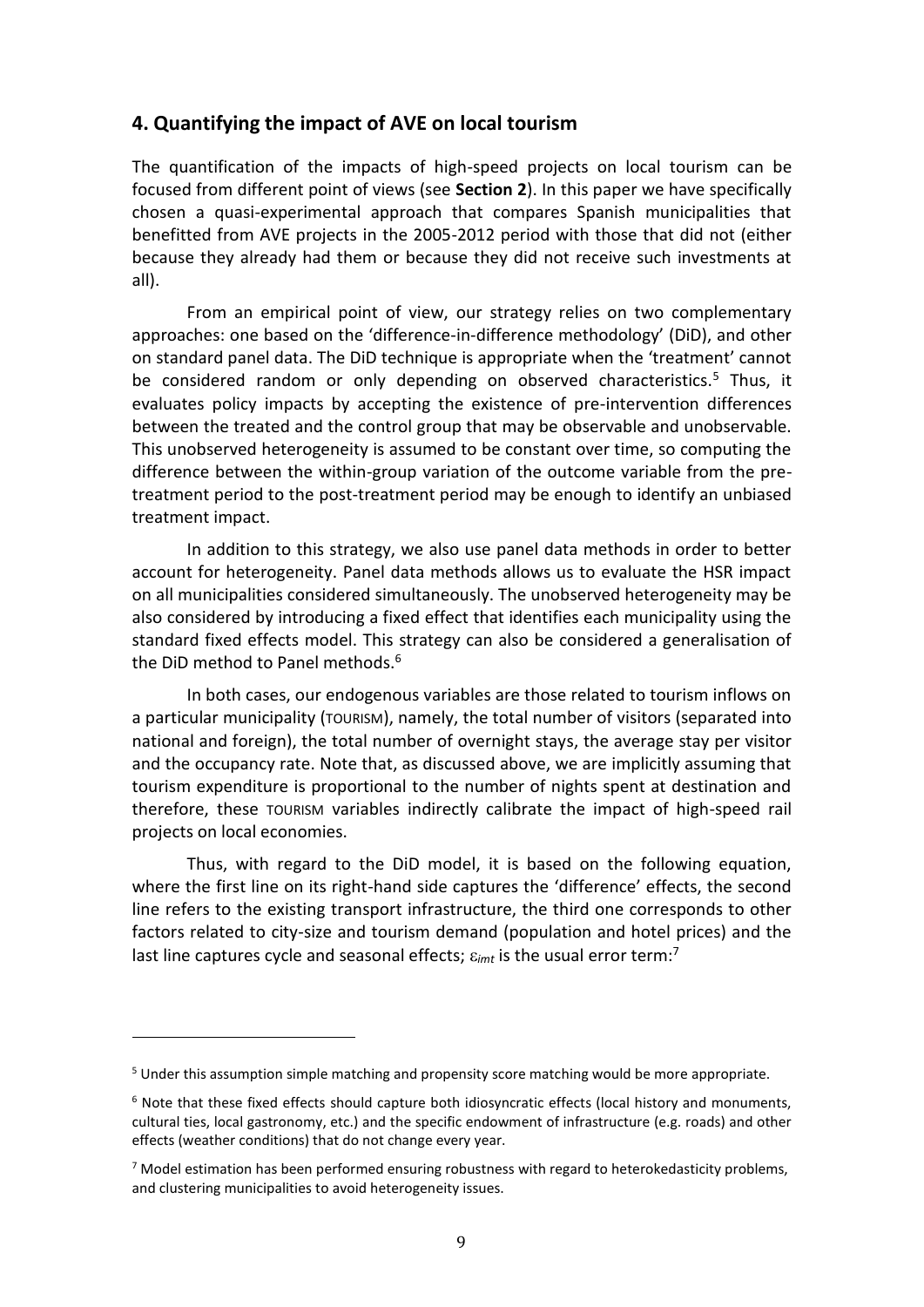$$
\begin{aligned}\n\text{In (TOURISM)}_{\text{imt}} &= \beta_0 + \beta_1 \text{After}_{\text{imt}} + \beta_2 \text{Treated}_i + \beta_3 \text{DiD}_{\text{imt}} \\
&\quad + \beta_4 \text{Airport}_i + \beta_5 \text{HSR10km}_{\text{imt}} + \beta_6 \text{HSR20km}_{\text{imt}} + \beta_7 \text{HSR50km}_{\text{imt}} \\
&\quad + \beta_8 \text{Population}_{i_t} + \beta_9 \text{Population}_{i_t} + \beta_{10} \text{Hotel prices}_{j_t} \\
&\quad + \sum_{h=11}^{20} \beta_h \text{Year effect}_t + \sum_{h=21}^{32} \beta_h \text{Monthly effect}_t + \varepsilon_{\text{imt}}\n\end{aligned}
$$

**Table 2** summarizes some of the estimation results of the DiD model. The columns correspond to the (log of the) TOURISM dependent variable, and each row reflects the impact of high-speed rail on selected municipalities. According to **Figure 1** (and **footnote [3](#page-5-0)**) there were six major new AVE undertakings in the 2005-2012 period but we split them into separate estimations by municipalities. We focused our attention on the province capitals reported in **Table 2**. Then, in order to isolate the specific effects of HSR, for each of these we excluded (on each estimation) the municipalities where the AVE projects started later, before or simultaneously. The average  $R^2$  for all estimations is close to 0.35.

| Dep. variable           | <b>Visitors</b> | Overnight         | Average               | <b>National</b>     | Foreign           | Occupancy    |
|-------------------------|-----------------|-------------------|-----------------------|---------------------|-------------------|--------------|
| <b>Effect of AVE on</b> |                 | stays             | stay                  | visitors            | visitors          | rate         |
| Toledo                  | $-0.07$         | $-0.09$           | 0.007                 | $-0.01$             | $-0.24$           | $-0.05$      |
|                         | (0.05)          | (0.08)            | (0.03)                | (0.04)              | $(0.09)$ **       | $(0.02)$ **  |
| Tarragona               | $-0.25$         | $-0.20$           | 0.03                  | $-0.34$             | 0.02              | $-0.05$      |
|                         | $(0.04)$ ***    | $(0.05)$ ***      | (0.02)                | $(0.04)$ ***        | (0.07)            | $(0.01)$ *** |
| Valladolid              | 0.07            | 0.05              | $-0.02$               | 0.12                | 0.009             | $-0.04$      |
|                         | (0.04)          | (0.06)            | (0.02)                | $(0.04)$ ***        | (0.07)            | $(0.02)$ **  |
| Segovia                 | 0.10            | 0.12              | 0.02                  | 0.15                | 0.02              | $-0.05$      |
|                         | $(0.04)$ **     | $(0.05)$ **       | (0.02)                | $(0.04)$ ***        | (0.07)            | $(0.02)$ *** |
| Málaga                  | 0.44            | 0.28              | $-0.16$               | 0.49                | 0.54              | 0.11         |
|                         | $(0.12)$ ***    | $(0.14)$ **       | $(0.07)$ **           | $(0.14)$ ***        | $(0.18)$ **       | $(0.06)^*$   |
| Barcelona               | 0.24            | 0.42              | $-0.30$               | 0.98                | 0.71              | 0.25         |
|                         | $(0.15)^*$      | (0.35)            | $(0.18)^*$            | $(0.19)$ ***        | $(0.39)^*$        | $(0.09)$ **  |
| Valencia                | 0.07            | 0.02              | $-0.06$               | 0.15                | 0.03              | 0.07         |
|                         | (0.07)          | (0.09)            | (0.04)                | $(0.05)$ ***        | (0.11)            | $(0.03)$ *** |
| Cuenca                  | $-0.11$         | $-0.18$           | $-0.07$               | $-0.09$             | 0.12              | $-0.18$      |
|                         | $(0.04)$ **     | $(0.05)$ ***      | $(0.02)$ ***          | $(0.03)$ ***        | $(0.06)^*$        | $(0.02)$ *** |
| Albacete                | $-0.06$         | $-0.19$           | $-0.13$               | $-0.02$             | $-0.01$           | $-0.38$      |
|                         | (0.04)          | $(0.05)$ ***      | $(0.02)$ ***          | (0.03)              | (0.06)            | $(0.02)$ *** |
| Santiago                | 0.12<br>(0.29)  | $-0.23$<br>(0.41) | $-0.35$<br>$(0.17)^*$ | 0.53<br>$(0.23)$ ** | $-0.17$<br>(0.51) | 0.04(0.09)   |
| Coruña                  | $-0.22$         | $-0.15$           | 0.07                  | $-0.16$             | $-0.15$           | $-0.12$      |
|                         | $(0.04)$ ***    | $(0.05)$ ***      | $(0.02)$ ***          | $(0.03)$ ***        | $(0.06)$ **       | $(0.02)$ *** |

**Table 2. DiD coefficients on the effects of AVE on selected cities**

**Note**: \*\*\*1%,\*\*5%,\*10% significance test. Standard deviation in brackets. Ourense was not finally included in the estimations because 2011 data were not complete.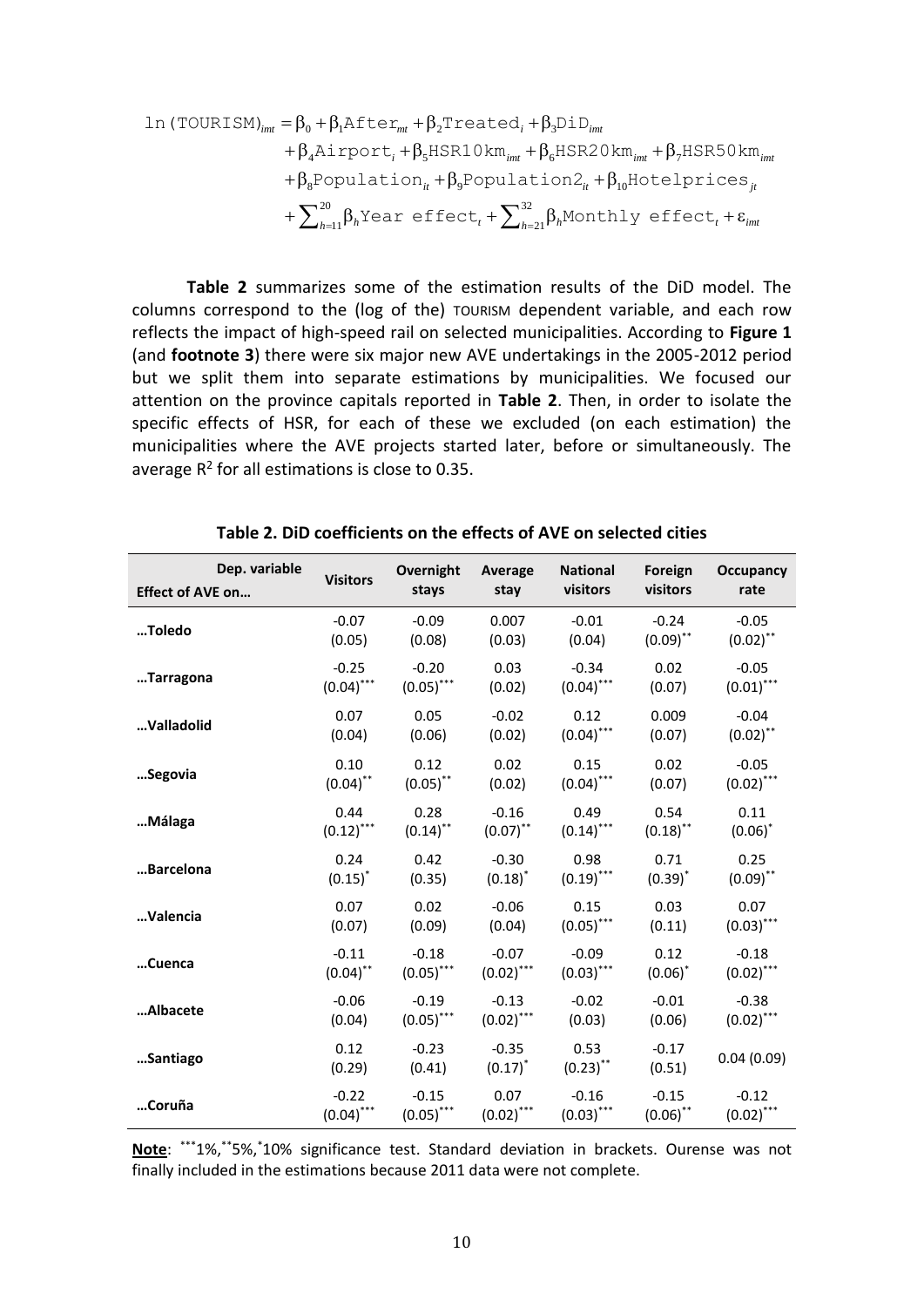The first row in **Table 2**, for example, compares the (mid-sized) city of Toledo (see **Figure 1**), where the AVE arrived in November 2005, with the remaining municipalities that never enjoyed this investment. The effect of HSR is negative with regard to almost all the dependent variables, although only statistically significant in the last two columns. In the smaller city of Tarragona (December 2006) the estimated coefficients are also negative with respect to most dependent variables (particularly, the number of national visitors), whereas in other cities positive and negative signs are more evenly distributed. Interestingly, positive effects of HSR are more clearly visible in the case of the largest city (Barcelona), where the total number of visitors increased by 24% with respect to the control group (+98% national visitors, +71% foreign visitors) and the occupancy rate grew by 25% (although the average stay fell 30%). Another large city, Málaga, also enjoyed positive effects, but these are more diffuse in the remaining ones.

In general, the DiD estimates in **Table 2** allows us to quantify (if any) the impact of AVE projects in the 2005-2012 period on selected Spanish municipalities as compared to control groups where these undertakings did not take place or they did in other periods. As discussed above, a complementary approach to focus on this issue consists in estimating a panel equation that simultaneously considers all the municipalities, but adding a dummy variable **AVE PROJECT***T*, to capture the specific existence (value 1) or not (value 0) of an AVE project on each city every year and from that onwards. The new equation would be in this case:

$$
\begin{aligned} \text{In (TOURISM)}_{\text{im}} &= \beta_0 + \beta_1 \text{AVE project}_{\text{im}t} + \\ &+ \beta_2 \text{Airport}_{\text{im}t} + \beta_3 \text{HSR10km}_{\text{im}t} + \beta_4 \text{HSR20km}_{\text{im}t} + \beta_5 \text{HSR50km}_{\text{im}t} \\ &+ \beta_6 \text{Population}_{\text{in}t} + \beta_7 \text{Population}_{\text{in}t} + \beta_8 \text{Hotelprices}_{\text{in}t} \\ &+ \sum_{h=9}^{18} \beta_h \text{Year effect}_{t} + \sum_{h=19}^{30} \beta_h \text{Monthly effect}_{t} + \varepsilon_{\text{in}t} \end{aligned}
$$

where the interpretation of the endogenous and exogenous variables is similar to that in the previous equation. In fact, as showed in the following tables, for each of the six TOURISM dependent variables (total number of visitors, overnight stays, average stay, national visitors, foreign visitors and occupancy rates) three different panel models have been estimated. **Model 1** includes all the dummies, plus the fixed year and monthly effects, but excluding all the municipalities that had AVE during the entire sample period (that is, we consider only the municipalities where some change did occur in 2005-2012). **Model 2** includes all the remaining independent variables in this sample, and finally, **Model 3** also includes all the municipalities.

**Table 3** summarizes the results from these estimations when the dependent variable is the total number of visitors. Again, confirming (as expected) the results from the DiD model, we find no clear trends, since the estimate coefficients for the impact of the AVE project (first row) are positive and negative in each model, but not statistically significant. In **Table 4**, where we intend to assess the AVE effect on overnight stays, again the key coefficients are not significant, although – on the contrary – airport enlargements seems to play a more relevant role of tourism (a 15%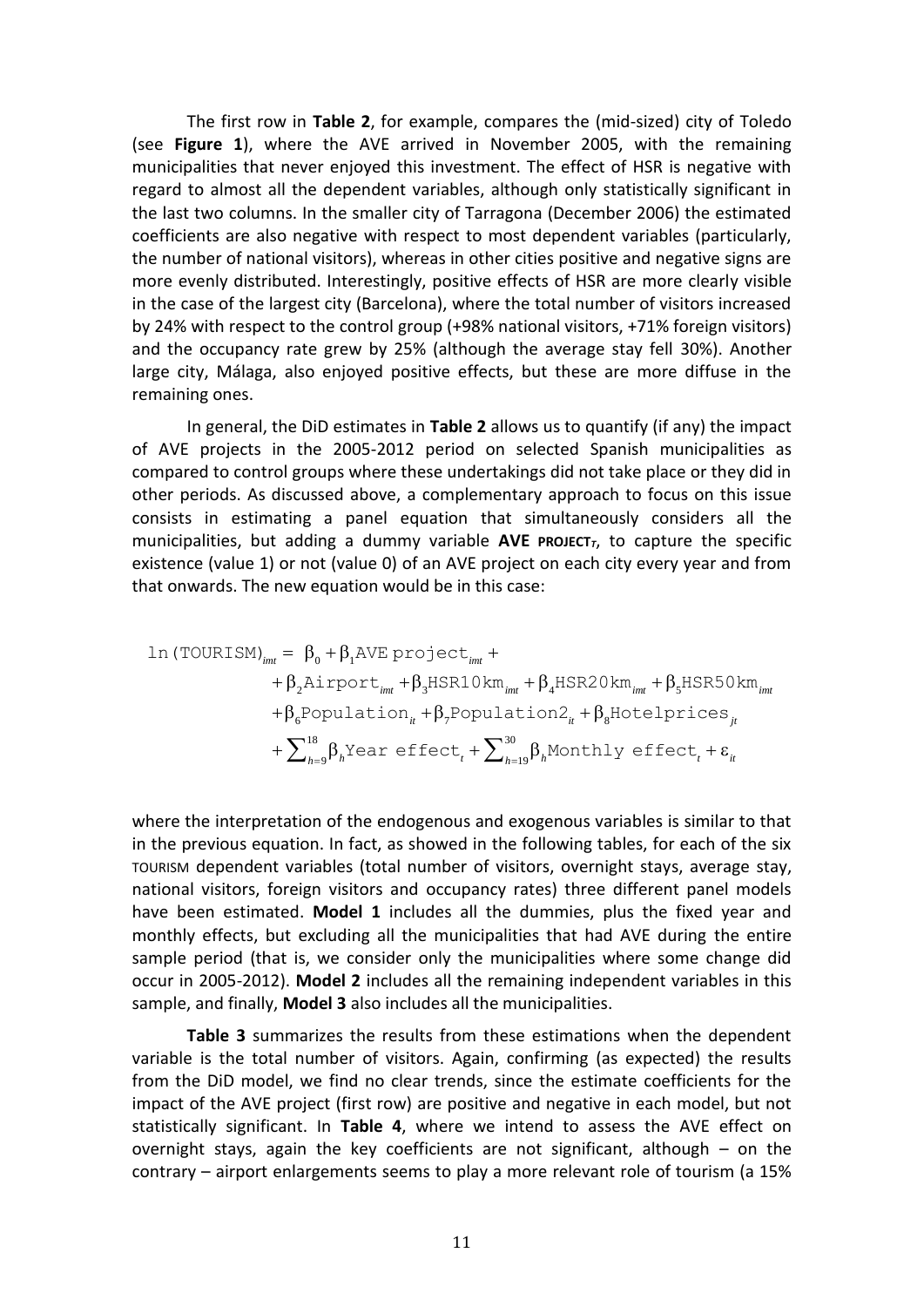effect according to *Model* 3). **Table 5** confirms – once more – that the AVE has no significant impact on the average stay at destination, whereas the airport does have it (generates a 6% increase), although the model reduces its significance. Similar results appear in **Table 6** with respect to the number of national visitors and only in **Table 7** with respect to foreign visitors we find a relevant effect (+9%) of the AVE (although the impact of the airport is still higher, with 15%). Surprisingly, our final estimates in **Table 8** find a negative effect of AVE on the occupancy rates (-8%) and positive (in the same amount) associated to airport investments.

| <b>Explanatory variables</b> | Model 1           | Model 2                                                  | Model 3            |
|------------------------------|-------------------|----------------------------------------------------------|--------------------|
| <b>AVE project</b>           | $-0.002(0.04)$    | 0.03(0.05)                                               | 0.04(0.05)         |
| Airport enlargement          | 0.08(0.07)        | 0.07(0.07)                                               | $0.09$ $(0.07)$    |
| HSR (in 10-20 km)            | $-0.18(0.02)$ *** | $-0.11(0.02)$ ***                                        | $-0.13(0.02)$ ***  |
| HSR (in 20-50 km)            | $-0.02(0.03)$     | 0.02(0.04)                                               | 0.008(0.03)        |
| <b>Population</b>            |                   | $-7e-6$ (2e-6) <sup>***</sup>                            | $-3e-6(2e-6)^*$    |
| <b>Population squared</b>    |                   | 4e-12 (1e-12)***                                         | 8e-13 (3e-13)***   |
| Hotel prices (regional)      |                   | $0.007(0.003)$ **                                        | $0.006(0.003)$ *** |
| Year effect                  | Yes               | <b>Yes</b>                                               | Yes                |
| <b>Monthly effect</b>        | Yes               | <b>Yes</b>                                               | Yes                |
| <b>Constant</b>              | $9.39(0.04)$ ***  | $9.34(0.40)$ ***                                         | $9.31(0.42)$ ***   |
| Observations                 | 10,296            | 8,096                                                    | 8,576              |
| Sample                       | All sample        | Excluding<br>municipalities<br>with HSR in all<br>period | All sample         |
| Period                       | 2005-2015         | 2005-2012                                                | 2005-2012          |
| $R^2$ (within groups)        | 0.42              | 0.43                                                     | 0.42               |

#### **Table 3. AVE effect on total number of visitors: panel data estimation (fixed effects).**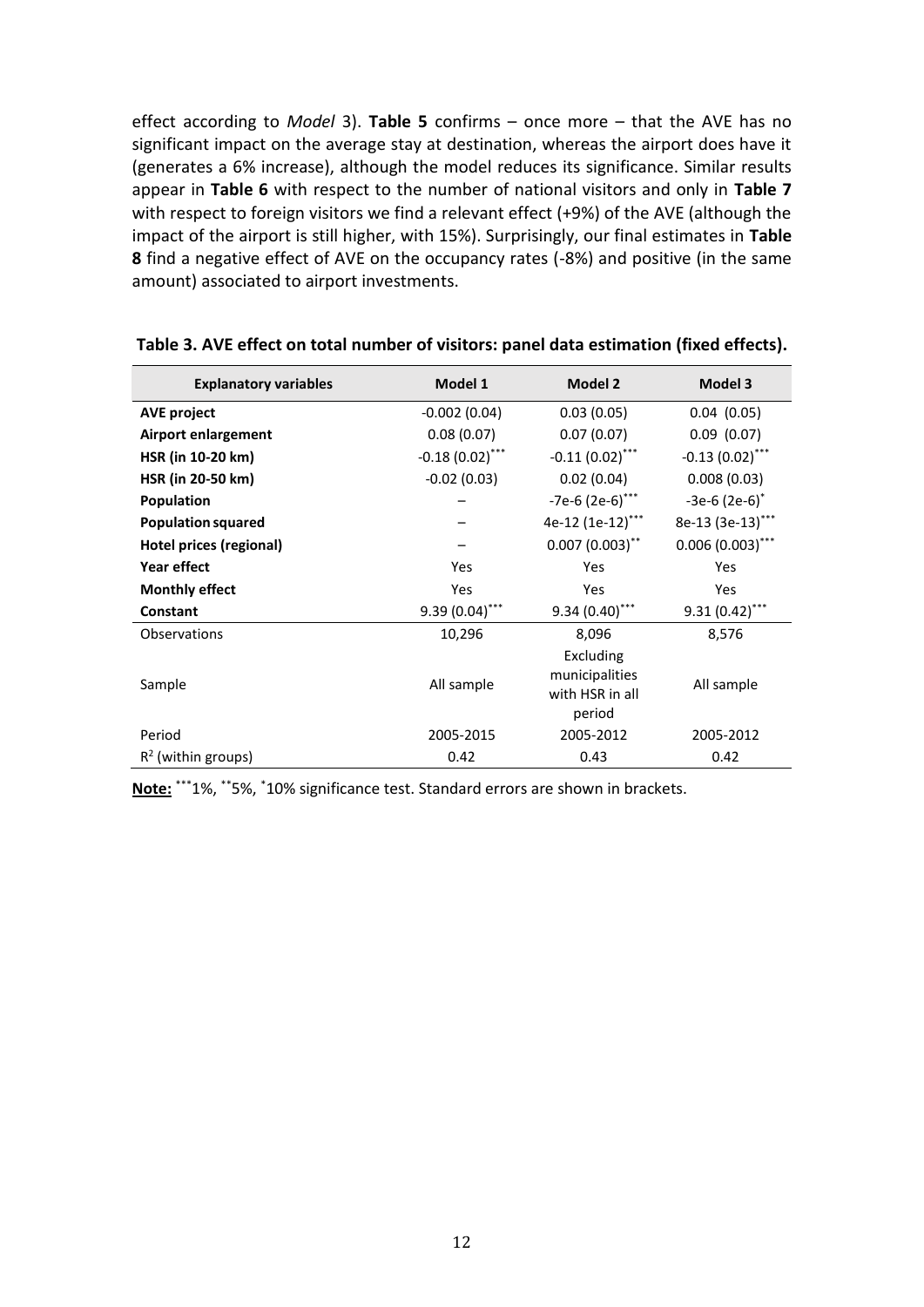| <b>Explanatory variables</b> | Model 1           | <b>Model 2</b>                                           | Model 3                      |
|------------------------------|-------------------|----------------------------------------------------------|------------------------------|
| <b>HSR</b> project           | $-0.009(0.04)$    | 0.01(0.05)                                               | 0.02(0.05)                   |
| Airport enlargement          | 0.12(0.08)        | $0.12(0.07)^*$                                           | $0.15(0.07)$ **              |
| HSR (in 10-20 km)            | $-0.11(0.02)$ *** | $-0.05(0.02)$ **                                         | $-0.07(0.02)$ ***            |
| HSR (in 20-50 km)            | $-0.04(0.04)$     | 0.02(0.04)                                               | 0.01(0.04)                   |
| <b>Population</b>            |                   | $-7e-6$ (2e-6) <sup>***</sup>                            | $-4e-6$ (2e-6) <sup>**</sup> |
| <b>Population squared</b>    |                   | 4e-12 (1e-12)***                                         | 9e-13 (3e-13)***             |
| Hotel prices (regional)      |                   | $0.008(0.003)$ ***                                       | $0.008(0.003)$ ***           |
| <b>Year effect</b>           | Yes               | <b>Yes</b>                                               | Yes                          |
| <b>Monthly effect</b>        | Yes               | <b>Yes</b>                                               | Yes                          |
| Constant                     | $10.40(0.05)$ *** | $10.37(0.42)$ ***                                        | $10.38(0.45)$ ***            |
| <b>Observations</b>          | 10,296            | 8,096                                                    | 8,576                        |
| Sample                       | All sample        | Excluding<br>municipalities<br>with HSR in all<br>period | All sample                   |
| Period                       | 2005-2015         | 2005-2012                                                | 2005-2012                    |
| $R^2$ (Within groups)        | 0.40              | 0.40                                                     | 0.39                         |

|  | Table 4. AVE effect on overnight stays: panel data estimation (fixed effects) |  |  |
|--|-------------------------------------------------------------------------------|--|--|
|--|-------------------------------------------------------------------------------|--|--|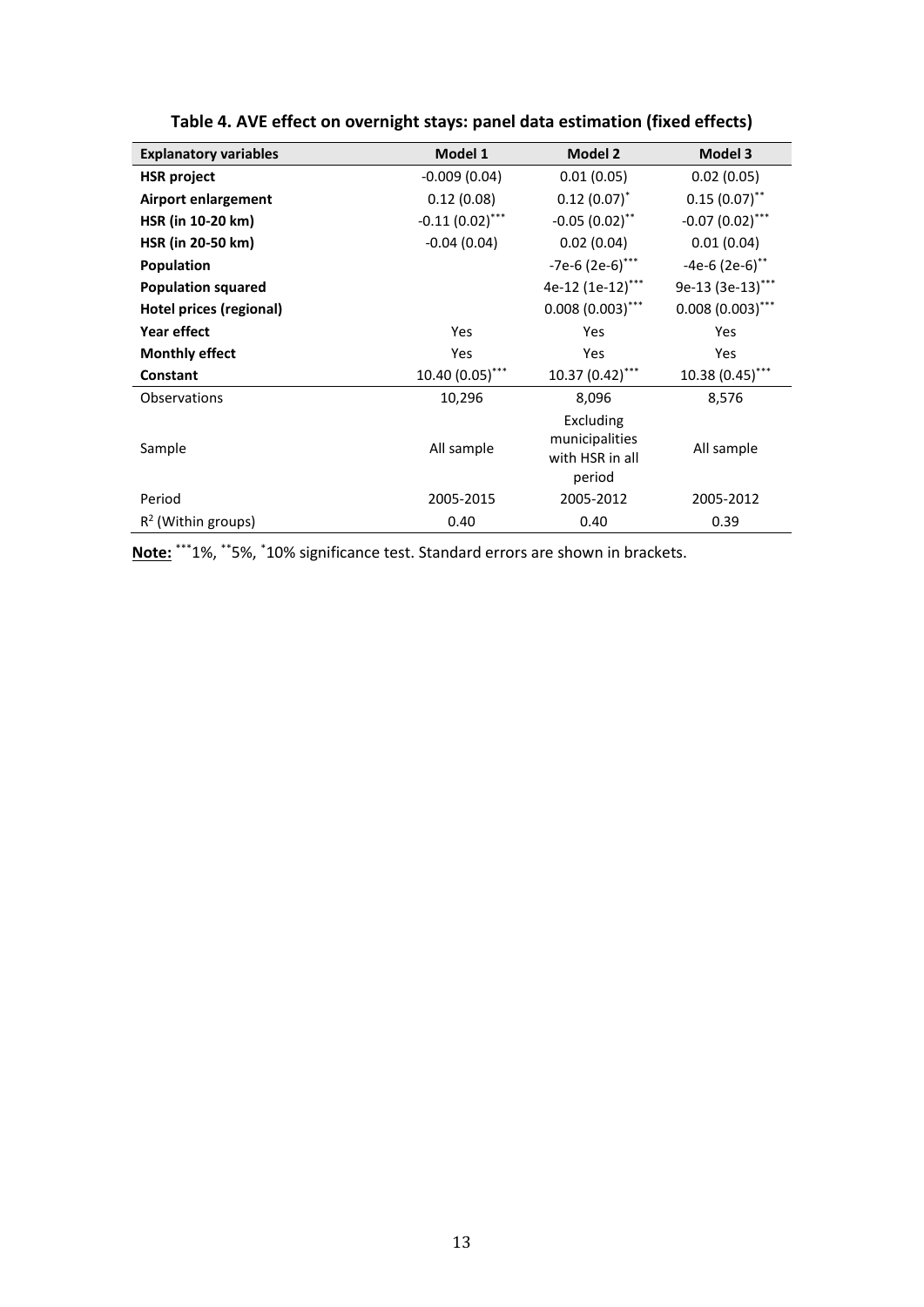| <b>Explanatory variables</b> | Model 1           | <b>Model 2</b>                                           | Model 3          |
|------------------------------|-------------------|----------------------------------------------------------|------------------|
| <b>HSR</b> project           | $-0.008(0.02)$    | $-0.02(0.02)$                                            | $-0.02(0.02)$    |
| Airport enlargement          | 0.04(0.03)        | $0.06(0.03)^*$                                           | $0.06(0.03)$ **  |
| HSR (in 10-20 km)            | $0.08(0.008)$ *** | $0.06(0.01)$ ***                                         | $0.06(0.01)$ *** |
| HSR (in 20-50 km)            | $-0.02(0.04)$     | $-9e-4(0.04)$                                            | 0.001(0.04)      |
| <b>Population</b>            |                   | $-7e-7(1e-6)$                                            | $-1e-6(1e-6)$    |
| <b>Population squared</b>    |                   | $-1e-13(6e-13)$                                          | 1e-13 (2e-13)    |
| Hotel prices (regional)      |                   | 9e-4 (1e-3)                                              | 0.001(0.001)     |
| Year effect                  | <b>Yes</b>        | Yes                                                      | <b>Yes</b>       |
| <b>Monthly effect</b>        | Yes               | <b>Yes</b>                                               | <b>Yes</b>       |
| Constant                     | $1.00(0.01)$ ***  | $1.02(0.28)$ ***                                         | $1.06(0.31)$ *** |
| <b>Observations</b>          | 10,298            | 8,098                                                    | 8,578            |
| Sample                       | All sample        | Excluding<br>municipalities<br>with HSR in all<br>period | All sample       |
| Period                       | 2005-2015         | 2005-2012                                                | 2005-2012        |
| $R^2$ (within groups)        | 0.12              | 0.13                                                     | 0.12             |

**Table 5. AVE effect on average stay: panel data estimation (fixed effects)**

**Note**: \*\*\*1%, \*\*5%, \*10% significance test. Standard errors are shown in brackets.

| <b>Explanatory variables</b> | Model 1           | <b>Model 2</b>                                           | Model 3           |
|------------------------------|-------------------|----------------------------------------------------------|-------------------|
| <b>HSR</b> project           | 0.01(0.04)        | 0.02(0.05)                                               | 0.03(0.05)        |
| Airport enlargement          | $-0.005(0.06)$    | $-0.01(0.06)$                                            | 0.008(0.06)       |
| HSR (in 10-20 km)            | $-0.21(0.02)$ *** | $-0.15(0.02)$ ***                                        | $-0.16(0.02)$ *** |
| HSR (in 20-50 km)            | $0.09(0.04)$ **   | 0.07(0.05)                                               | 0.06(0.04)        |
| <b>Population</b>            |                   | $-7e-6$ (2e-6) <sup>**</sup>                             | $-4e-6(2e-6)^*$   |
| <b>Population squared</b>    |                   | 4e-12 (1e-12)***                                         | 8e-13 (3e-13)**   |
| Hotel prices (regional)      |                   | 2e-4 (3e-3)                                              | 3e-4 (3e-3)       |
| Year effect                  | Yes               | Yes                                                      | Yes               |
| <b>Monthly effect</b>        | Yes               | Yes                                                      | Yes               |
| Constant                     | $8.88(0.05)$ ***  | $9.58(0.43)$ ***                                         | $9.58(0.45)$ ***  |
| Observations                 | 10,298            | 8,098                                                    | 8,578             |
| Sample                       | All sample        | Excluding<br>municipalities<br>with HSR in all<br>period | All sample        |
| Period                       | 2005-2015         | 2005-2012                                                | 2005-2012         |
| $R^2$ (within groups)        | 0.38              | 0.39                                                     | 0.37              |

| Table 6. AVE effect on national visitors: panel data estimation (fixed effects) |  |  |  |
|---------------------------------------------------------------------------------|--|--|--|
|---------------------------------------------------------------------------------|--|--|--|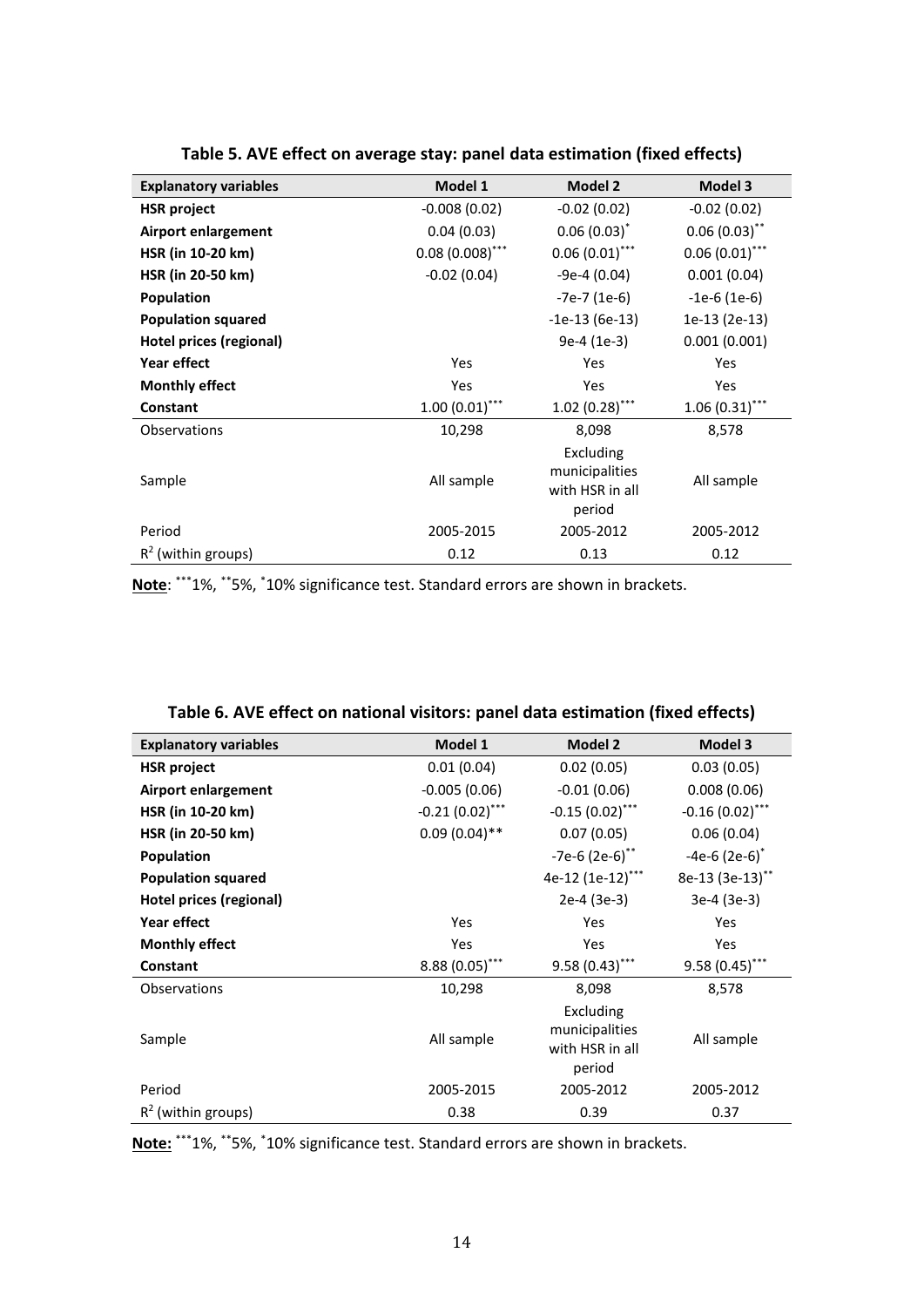| <b>Explanatory variables</b> | Model 1           | <b>Model 2</b>                                           | Model 3           |
|------------------------------|-------------------|----------------------------------------------------------|-------------------|
| <b>HSR</b> project           | 0.02(0.04)        | 0.07(0.04)                                               | $0.09(0.04)$ **   |
| Airport enlargement          | 0.12(0.08)        | 0.12(0.08)                                               | $0.15(0.08)^*$    |
| HSR (in 10-20 km)            | $-0.20(0.03)$ *** | $-0.09(0.04)$ **                                         | $-0.14(0.04)$ *** |
| HSR (in 20-50 km)            | $-0.17(0.06)$ *** | $-0.05(0.08)$                                            | $-0.08(0.06)$     |
| <b>Population</b>            |                   | $-1e-5(5e-6)$ **                                         | $-6e-6$ (4e-6)    |
| <b>Population squared</b>    |                   | 6e-12 (3e-12)**                                          | 1e-12 (6e-13)**   |
| Hotel prices (regional)      |                   | 0.006(0.005)                                             | 0.004(0.004)      |
| <b>Year effect</b>           | Yes               | Yes                                                      | Yes               |
| <b>Monthly effect</b>        | <b>Yes</b>        | <b>Yes</b>                                               | Yes               |
| Constant                     | 7.72 $(0.05)$ *** | 8.42 $(0.75)$ ***                                        | $8.32(0.81)$ ***  |
| <b>Observations</b>          | 10,296            | 8,096                                                    | 8,576             |
| Sample                       | All sample        | Excluding<br>municipalities<br>with HSR in all<br>period | All sample        |
| Period                       | 2005-2015         | 2005-2012                                                | 2005-2012         |
| $R^2$ (Within groups)        | 0.44              | 0.44                                                     | 0.44              |

|  | Table 7. AVE effects on foreign visitors: panel data estimation (fixed effects) |  |  |  |  |  |  |
|--|---------------------------------------------------------------------------------|--|--|--|--|--|--|
|--|---------------------------------------------------------------------------------|--|--|--|--|--|--|

**Note:** \*\*\*1%, \*\*5%, \*10% significance test. Standard errors are shown in brackets.

| <b>Explanatory variables</b> | Model 1          | Model 2          | Model 3          |
|------------------------------|------------------|------------------|------------------|
| <b>HSR</b> project           | $-0.07(0.04)^*$  | $-0.07(0.04)^*$  | $-0.07(0.04)^*$  |
| Airport enlargement          | 0.05(0.05)       | 0.04(0.04)       | $0.07(0.04)^*$   |
| HSR (in 10-20 km)            | $0.04(0.01)$ *** | $0.05(0.02)$ *** | $0.05(0.01)$ *** |

**HSR (in 20-50 km)** 0.005 (0.02) 0.044 (0.01)<sup>\*\*\*</sup> 0.04 (0.01)<sup>\*\*\*</sup> **Population** -3e-6 (1e-6) -3e-6 (1e-6) -3e-6 (1e-6) -3e-6 (1e-6) + 3e-6 (1e-6) + 3e-6 (1e-6) + 3e-6 (1e-6) +  $\frac{1}{2}$ **Population squared** 2e-12 (1e-12)<sup>\*</sup> 6e-13 (2e-13)<sup>\*\*</sup> **Hotel prices (regional)** 0.009 (0.001)<sup>\*\*\*</sup> 0.009 (0.001)<sup>\*\*\*</sup> **Year effect** Yes Yes Yes Yes Yes Yes Yes **Monthly effect** Yes Yes Yes Yes Yes Yes

|  | Table 8. AVE effects on the occupancy rate: panel data estimation (fixed effects) |  |
|--|-----------------------------------------------------------------------------------|--|
|--|-----------------------------------------------------------------------------------|--|

| Constant              | $3.47(0.03)$ *** | $2.91(0.27)$ ***                                         | $3.03(0.29)$ *** |
|-----------------------|------------------|----------------------------------------------------------|------------------|
| <b>Observations</b>   | 10,293           | 8,081                                                    | 8,561            |
| Sample                | All sample       | Excluding<br>municipalities<br>with HSR in all<br>period | All sample       |
| Period                | 2005-2015        | 2005-2012                                                | 2005-2012        |
| $R^2$ (within groups) | 0.46             | 0.47                                                     | 0.46             |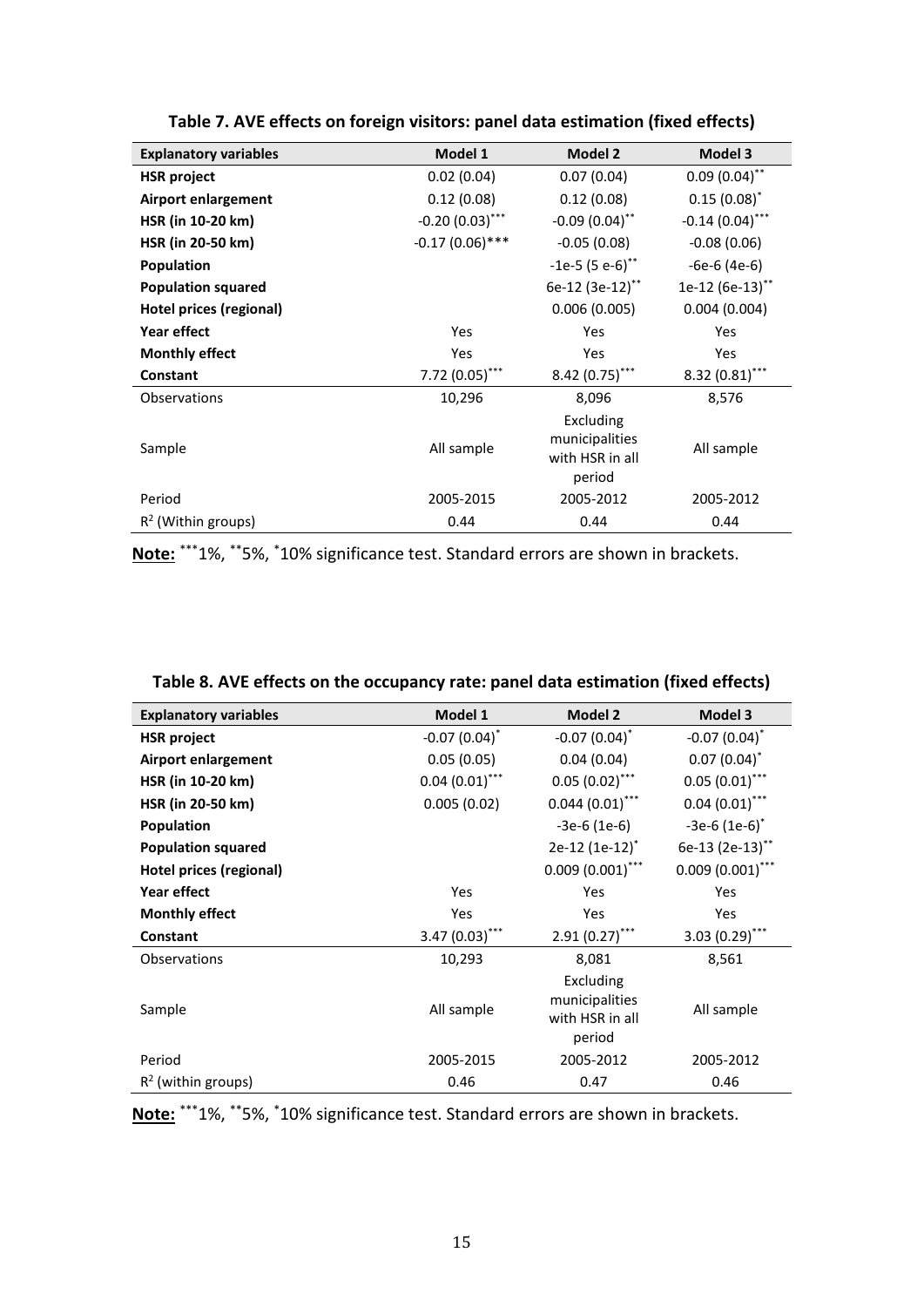# **5. Conclusions**

In spite of its relatively high degree of social acceptance and its undoubtable technical improvements as compared to conventional rail transport, high-speed rail (HSR) projects are still examined with great scepticism by a larger group of economists in many European countries, who question the opportunity costs of such an expensive infrastructure for thin corridors, where the demand will never pay out the required investments. To justify new developments, politicians and sector analysts often argue that local effects (mostly attributable to  $-$  always difficult to predict  $-$  induced demand) is a long-term benefit that always emerge, but the evidence on this position is, in most cases, anecdotal.

This paper has tried to shed some light on the reality of the expected impact of high-speed rail in Spain, the country with the highest HSR network in Europe. We have particularly focused on the effects of new lines and stations on local tourism, as one of the most relevant components of induced demand, and of special interest for a country that receives more than 60 million visitors every year. In fact, after a careful consideration of the existing literature, we opted for an empirical analysis that intended to assess whether these effects were reality or just a myth, and whether their magnitude was relevant enough in comparison to the economic costs of this transport mode as compared to more (socially) affordable alternatives.

Building a database of tourism and transport data for Spanish municipalities in the 2005-2012 period, our microeconometric model combined two methodologies. Firstly, a difference-in-difference (DiD) approach that compared those municipalities that received HSR investments (i.e., nearby rail stations were built or enhanced) during this period, with those that did not. Our results show that the positive effects of HSR on the number of visitors, the number of nights spent at destination and/or the hotel occupancy rates are mostly restricted, at best, to larger cities, but in most cases they are minimal or even negative. To explore additional implications, we also estimated a panel model that simultaneously considered the effects on all the municipalities but again, the results were disappointing: no clear positive effects were found with respect to the tourism dependent variables and, in many cases, airport investments proved to be a better alternative.

Of course, the main conclusion of this paper is not that more airports should be built everywhere or that all high-speed rail developments are wrong projects from a social point of view. Even if investment costs cannot be recovered or can be only in the long-term, we strongly support this transport mode for those cases where the social and economic justification sounds – at least – reasonable. This reasonability requires a detailed (and, preferably, public and open to discussion) analysis of existing and prospect demand, a study of all the possible alternatives to tackle the exiting transport problem (if any), and a realistic consideration of the limited effects that HSR provides from the point of view of social and territorial cohesion. In the meantime, we would recommend a highly suspicious view on those projects mainly grounded on (expected) large induced demand effects (at the regional and local level). On this issue, it is possibly better to err on the side of caution, than to leave our grandchildren a bequest that they will be never able to pay.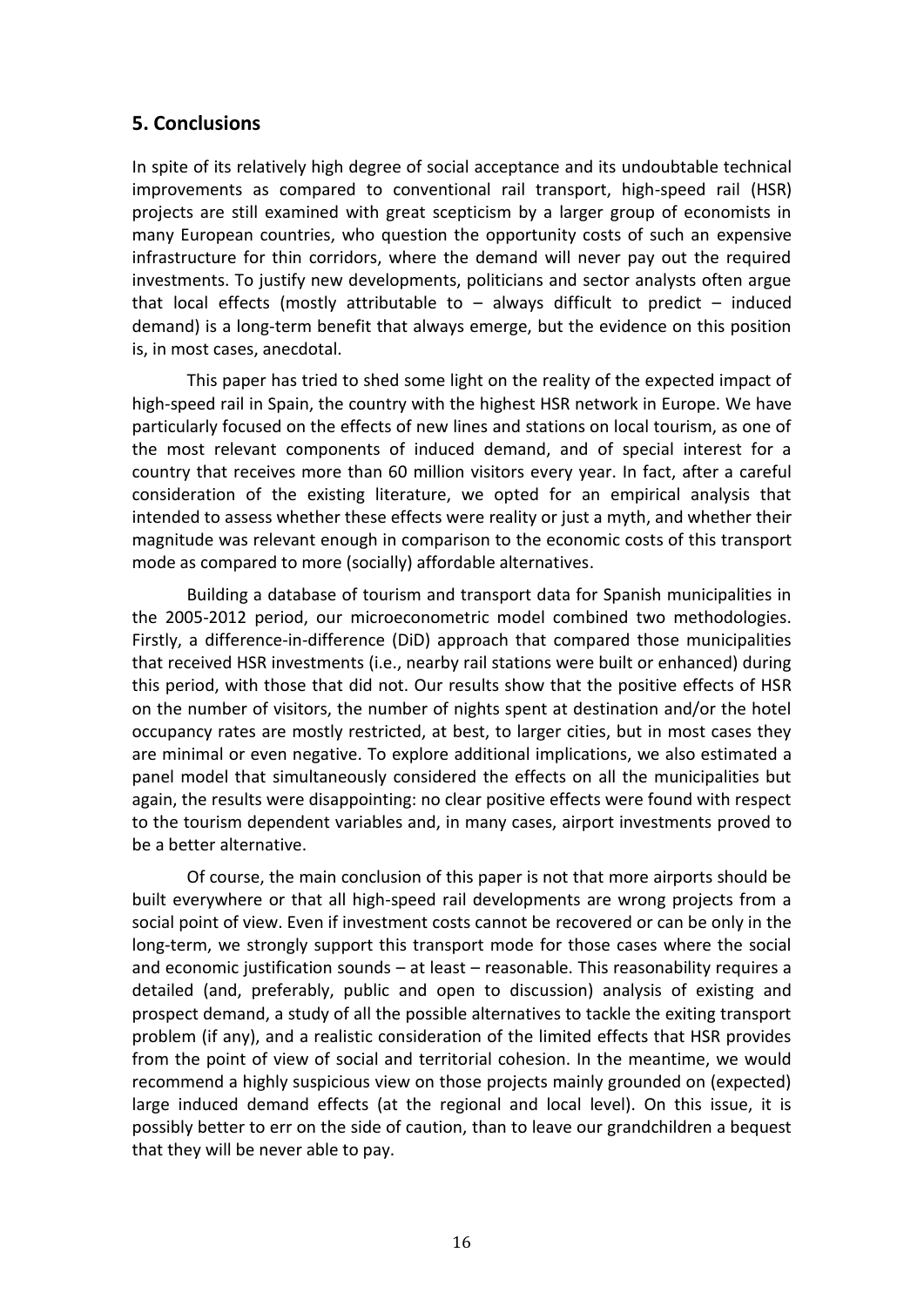#### **References**

- Albalate, D. (2015): "Evaluating HSR access on tourism: evidence from Spanish provinces and cities". *Workshop on High Speed Rail and the City: Tourism and Dynamics around stations*, January 21-23, 2015, Paris.
- Albalate, D. and G. Bel (2012): *The economics and politics of high-speed rail. Lessons from experiences abroad*. Rowman and Littlefield Publishers (Lexington Books), Lanham, MA.
- Albalate, D.; G. Bel and X. Fageda (2015): "Competition and cooperation between high speed rail and air transportation services in Europe", *Journal of Transport Geography*, forthcoming.
- Bazin, S.; C. Beckerich and M. Delaplace (2006): "Analyse prospective des impacts de la Ligne à Grande Vitesse Est-européenne dans l'agglomération rémoise et en region Champagne-Ardenne", Report Final de recherché pour le Conseil Régional Champagne-Ardenne, Université de Reims Champagne-Ardenne.
- Bazin, S.; C. Beckerich and M. Delaplace (2010): "Grande vitesse, activation des ressources spécifiques et développement du tourisme urbain: le cas de l'agglomération rémoise", *Belgeo* 1-2: 65-78.
- Bazin, S.; C. Beckerich and M. Delaplace (2013): "Desserte TGV et villes petites et moyennes, Une illustration par le cas du tourisme à Arras, Auray, Charleville-Mézières et Saverne", *Les Cahiers Scientifiques du Transport* 63: 33-62.
- Betancor, O. and G. Llobet (2015): "Contabilidad financiera y social de la alta Velocidad en España", Fundación de Estudios de Economía Aplicada, FEDEA. Available at [www.fedea.net.](http://www.fedea.net/)
- Bonnafous, A. (1987): "The Regional Impact of the TGV", *Transportation*, 14(2): 127- 137.
- Cascetta, E.; A. Papola; F. Pagliara and V. Marzano (2011): "Analysis of mobility impacts of the high speed Rome-Naples rail link using within day dynamic mode service choice models", *Journal of Transport Geography*, 19(4): 635-643.
- Cheng, Y-H. (2009): "High-speed rail in Taiwan: new experience and issues for future development", *Transport Policy*, 17(2): 51-63.
- Chen, Z. and K. Haynes (2012): "Tourism industry and high speed rail, is there a linkage?: Evidence from China's high speed rail development". *ASRDLF 2012 Conference Special Session on High Speed Rail, Tourism and Territories*, July 9- 11, 2012, Belfort, France.
- Chen, Z. and K. Haynes (2015): "Impact of high-speed rail on international tourism demand in China", *Applied Economic Letters*, 22(1): 57-60.
- Clewlow, R.R.L., J.M. Sussman and H. Balakrishnan (2012): "Interaction of high-speed rail and aviation: exploring air-rail connectivity", *Transportation Research Record: Journal of the Transportation Research Board*, 2266(1): 1-10.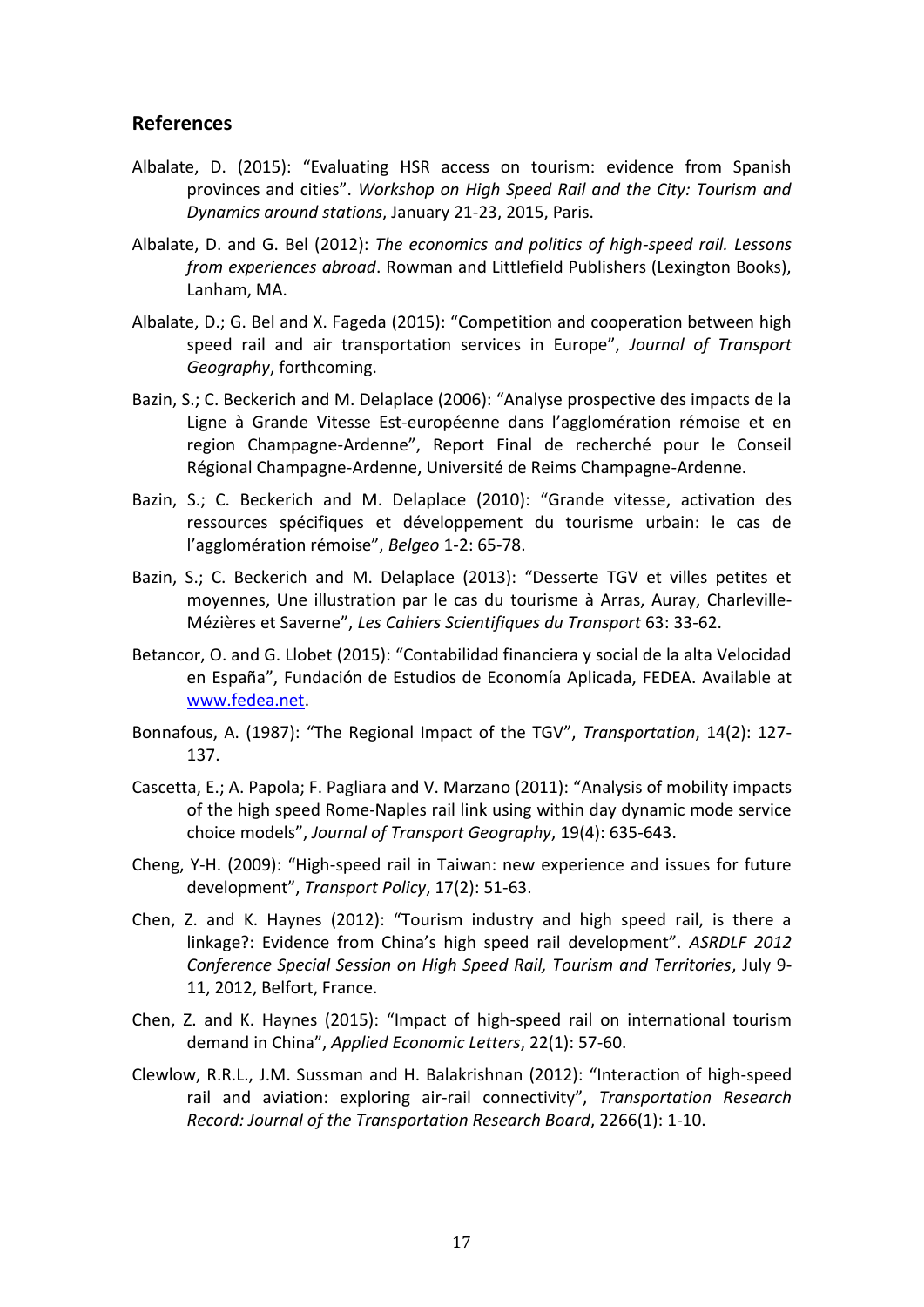- Clever, R. and M. Hansen (2008): "Interaction of air and high-speed rail in Japan", *Transportation Research Record: Journal of the Transportation Research Board*, 2043: 1-12.
- Clavé, S., A. Gutiérrez and O. Saladi (2015): "High-speed rail services in a consolidated Catalan Mediterranean mass coastal destination: a causal approach", *Workshop on High Speed Rail and the City: Tourism and Dynamics around stations*, January 21-23, 2015, Paris.
- COM European Commission (1996): "Interaction between high-speed and air passenger transport". *Interim Report on the Action COST 318*, April. Brussels.
- Delaplace, M. (2012): "TGV, développement local et taille des villes. Une analyse en termes d'innovation de services, *Revue d'économie régionale et urbaine*, 2: 265-292.
- Delaplace, M. and J.Perrin (2013): "Multiplication des dessertes TGV et Tourismes urbains et d'affaires, Regards croisés sur la Province et l'Ile de France", *Recherche Transport et Sécurité*, 29:177-191.
- Delaplace, M.; F. Pagliara; J. Perrin and S. Mermet (2014): "Can high-speed rail foster the choice of destination for tourism purpose?" *EWGT2013 – 16th Meeting of the EURO Working Group on Transportation, Procedia - Social and Behavioral Sciences*, 111: 166 – 175.
- de Rus, G. and V. Inglada (1993): "Análisis coste-beneficio del tren de alta velocidad en España", *Economía Aplicada*, 3: 27-48.
- de Rus, G. and V. Inglada (1997): "Cost-benefit analysis of the high-speed train in Spain", *The Annals of Regional Science*, 31: 175-188.
- de Rus, G. and G. Nombela (2007): "Is investment in high-speed rail socially profitable?", *Journal of Transport Economics and Policy*, 41(1): 3-23.
- de Rus, G. (2011): "The BCA of HSR: Should the government invest in high speed rail infrastructure?", *The Journal of Benefit-Cost Analysis*, 2(1): 1-28
- Dobruszkes, F. (2011): "High-speed rail and air transport competition in Western Europe: a supply-oriented perspective", *Transport Policy*, 18: 870-879.
- Dobruszkes, F. and V. Mondou (2013): "Aviation liberalization as a means to promote international tourism: the EU-Morocco case", *Journal of Air Transport Management*, 29:23-34.
- Dobruszkes, F.; C. Dehon and M. Givoni (2014): "Does European high-speed rail affect the current level of air services? An EU-wide analysis", *Transportation Research Part A*, 69: 461-475.
- Edwards, N. (2012): *High-speed rail benefits that add up*, Report for the Australian Greens. Melbourne.
- Ellwanger,G. and M. Wilckens (1993): "Hochgeschwindigkeitsverkehr gewinnt an Fahrt" (High-speed traffic booms). *Internationales Verkehrswesen*, 45 (5): 284- 290.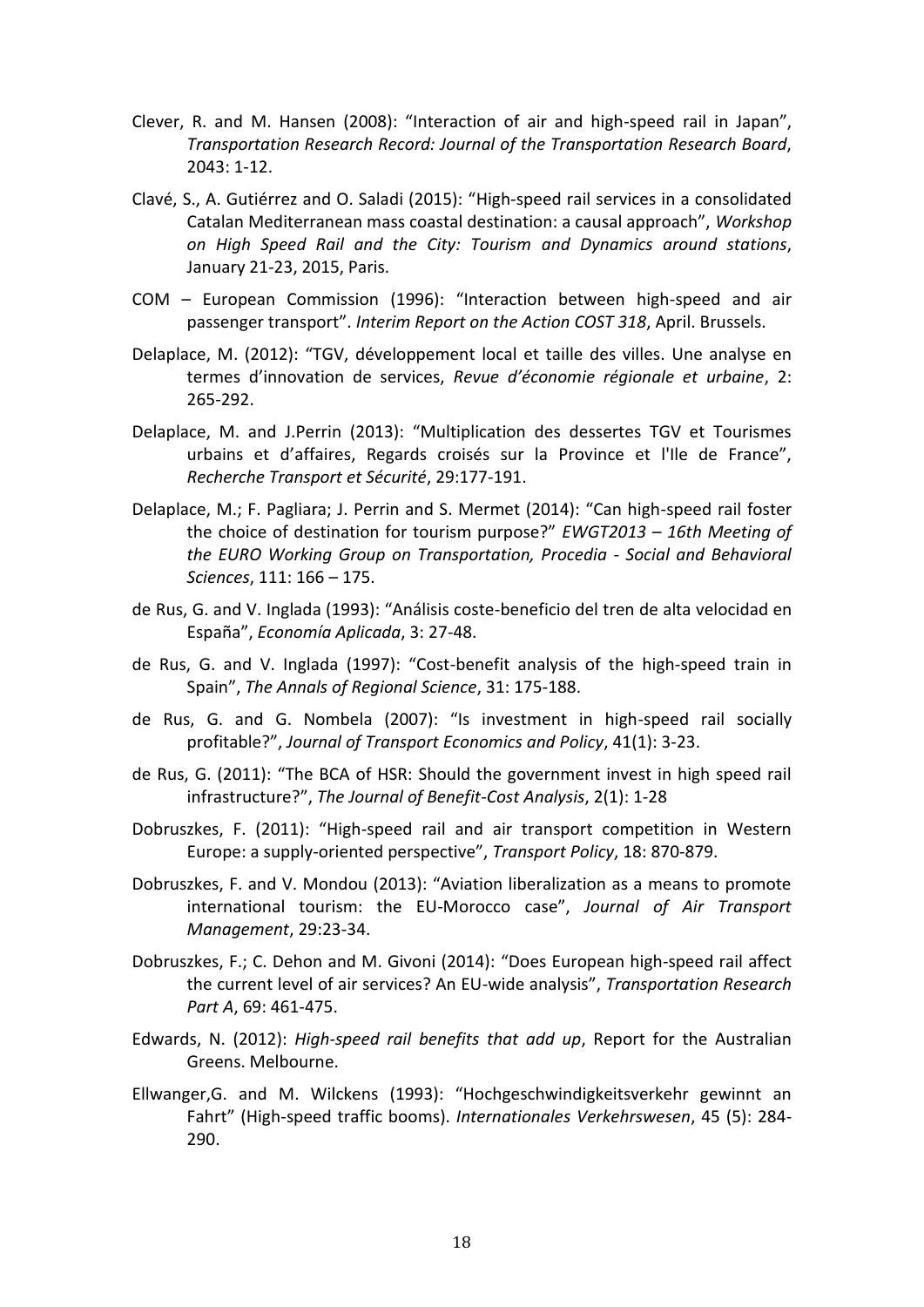- Feliu, J. (2012): "High-Speed Rail in European Medium-Sized Cities: Stakeholders and Urban Development", *Journal of Urban Planning and Development*, 138: 293- 302.
- FRONTUR (2015): "Movimientos turísticos en frontera" (Tourism at borders). Instituto de Estudios Turísticos. Online available at [www.iet.tourspain.es.](http://www.iet.tourspain.es/)
- Fu, X.; A. Zhang and Z. Lei (2012): "Will China's airline industry survive the entry of high-speed rail?", *Research in Transport Economics*, 35(1): 13–25.
- Givoni, M. and D. Banister (2006): "Airline and railway integration", *Transport Policy*, 13: 386-397.
- Givoni, M. and F. Dobruszkes (2014): "A review of ex-post evidence for mode substitution and induced demand following the introduction of high-speed rail", *Transport Reviews*, 33(6): 720–742.
- Haynes, K. (1997): "Labour markets and regional transportation improvements. The case of high-speed trains: an introduction and review", *The Annals of Regional Science*, 31 (1): 57-76.
- Hernández, A. and J.L. Jiménez (2014): "Does high-speed rail generate spillovers on local budgets", *Transport Policy*, 35: 211-219.
- Jiménez, J.L. and O. Betancor (2012): "When trains go faster than planes: the strategic reaction of airlines in Spain", *Transport Policy*, 23: 34-41.
- Kappes, J.W. and R. Merkert (2013): "Barriers to entry into European aviation markets revisited: a review and analysis of managerial perceptions", *Transportation Research Part E*, 57: 58-69.
- Klein, O. (1997): "Le TGV-Atlantique et les évolutions de la mobilité: entre crise et concurrence", *Les Cahiers Scientifiques des Transports*, 32: 57-83.
- Klein, O. and G. Claisse (1997): "Le TGV-Atlantique: entre récession et cencurrence. Evolution de la mobilité et mise en service du TGV-Atlantique: analyse des enquêtes réalisées en septiembre 1989 et septiembre 1993". Lyon. Laboratoire d'Economie des Transports.
- Lee, J.-K.; K.E. Yoo and S.-Y. Jung (2012): "A study on the effect of high-speed railway launch to the air passengers' mode choice behaviour", *16th ATRS World Conference*, Tainan, Taiwan, June 2012.
- Martín, J.C. and G. Nombela (2008): "Microeconomic impacts of investments in high speed trains in Spain", *The Annals of Regional Science*, 41:715–733.
- Masson, S. and R. Petiot (2009): "Can high-speed rail reinforce tourism attractiveness? The case of the high-speed rail between Perpignan (France) and Barcelona (Spain)", *Technovation*, 29(9): 611-617.
- Murakami, J. and R. Cervero (2012): "High-speed rail and economic development: business agglomerations and policy implications", UC Berkeley, University of California Transportation Centre (UCTC).